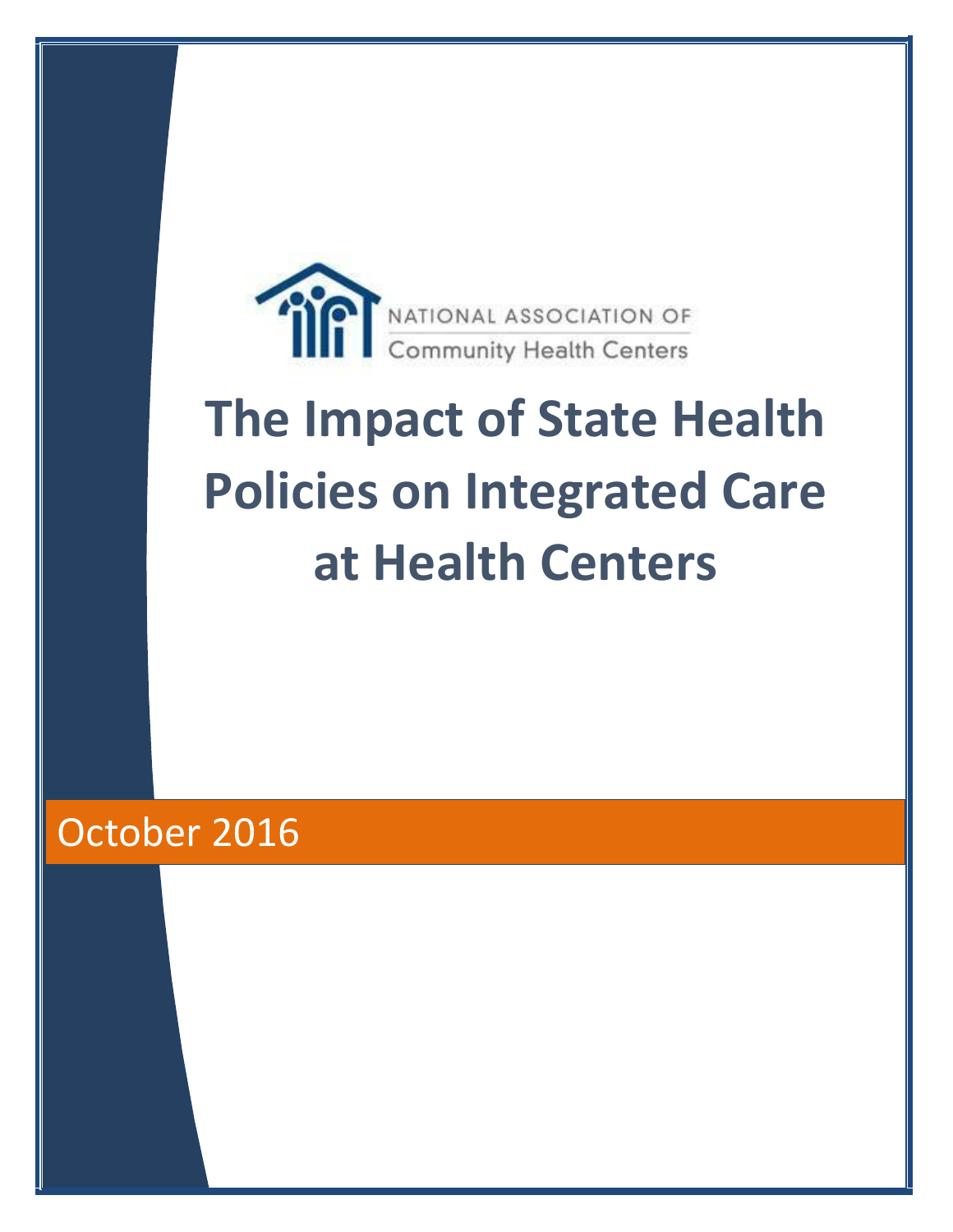COPYRIGHT October 2016

National Association of Community Health Centers

# **The Impact of State Health Policies on Integrated Care at Health Centers**

*Prepared By:* **Cherokee Health Systems** Joel Hornberger Bob Franko Dennis Freeman **Cherokee Health Systems** Together...Enhancing Life

**Feldesman Tucker Leifer Fidell, LLP** Susannah Vance Gopalan, Esq.

**National Association of Community Health Centers** 1400 I Street NW, Suite 910, Washington, DC 20005



*For more information about this publication, please contact:* Dawn McKinney Director, State Affairs [dmckinney@nachc.org](mailto:dmckinney@nachc.org) 202.253.4227

*In this document, unless otherwise noted, the term "health center" is used to refer to organizations that receive grants under the Health Center Program as authorized under Section 330 of the Public Health Service Act, as amended, (referred to as "Federally qualified health centers", "FQHCs" or "grantees") and FQHC Look-Alike organizations, which meet all the Health Center Program requirements but do not receive Health Center Program grants. It does not refer to health centers that are sponsored by tribal or Urban Indian Health Organizations, except for those that receive Health Center Program grant.*

*This project was supported by the Health Resources and Services Administration (HRSA) of the U.S. Department of Health and Human Services (HHS) under cooperative agreement number U30CS16089, Technical Assistance to Community and Migrant Health Centers and Homeless for \$6,375,000.00 with 0% of the total NCA project financed with non-federal sources. This information or content and conclusions are those of the author and should not be construed as the official position or policy of, nor should any endorsements be inferred by HRSA, HHS, or the U.S. Government.*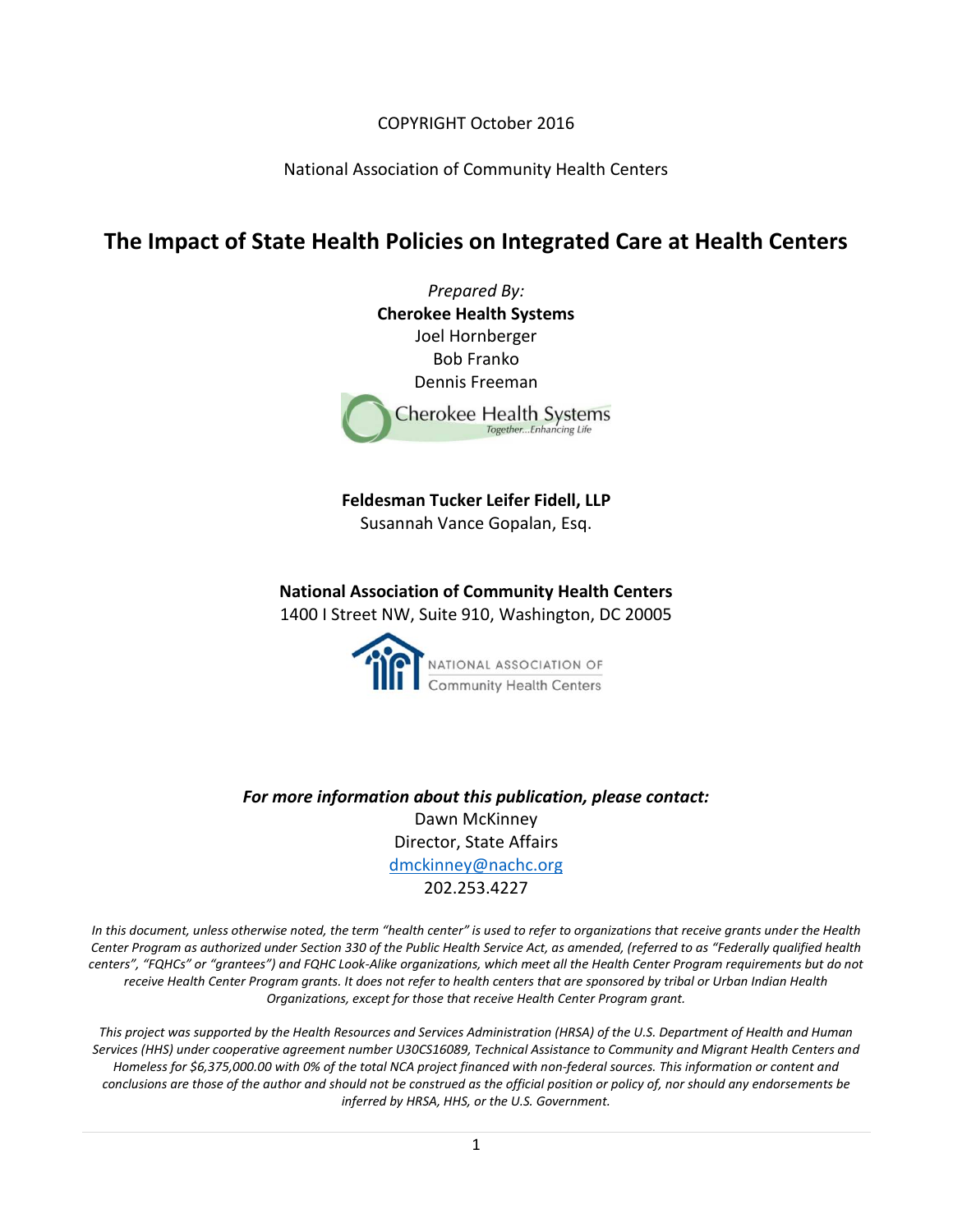# **Introduction**

One national study found that 14 percent of adults experience co-morbid conditions, including a medical condition and a behavioral health disorder.<sup>1</sup> The proportion is greater for higher-need populations, such as Medicare-Medicaid dual eligible beneficiaries.<sup>2</sup> A behavioral health condition can impair an individual's ability to adhere to treatment protocols that manage their medical care; conversely, chronic medical conditions place patients at higher risk for depression and other behavioral health disorders.

A coordinated approach to care is the most effective way to address interrelated primary care and behavioral health needs. However, workforce shortages of behavioral health practitioners and continued constriction of the nation's behavioral health care system (Japsen, 2015) are resulting in decreased access to treatment. Additionally, and even when not preempted by federal law, various state policies can impair the ability of a health center to address the behavioral health care needs of their patients.

Federally qualified health centers (FQHCs) and FQHC Look-Alikes<sup>3</sup> confront numerous challenges in the delivery of behavioral health care services. This paper explores the myriad opportunities and barriers at the federal, state, payer, and provider levels around the adoption of an integrated health care model. The discussion identifies state initiatives that have either enabled or discouraged the implementation of an integrated care approach, as well as recommendations based on feedback from the field<sup>4</sup> and literature<sup>5</sup>.

# **Background**

 $\overline{\phantom{a}}$ 

Congress has authorized, and federal and state agencies have implemented, various initiatives to encourage the integration of primary care and behavioral health services. For example, through the Affordable Care Act (ACA), Congress authorized the states to amend their Medicaid State Plans in order to offer "health home" services.<sup>6</sup> Under the ACA's Medicaid Health Home program, states can provide enhanced care coordination for individuals with multiple chronic conditions (including mental health and

<sup>1</sup> Garfield, Rachel L. "Mental Health Financing in the United States: A Primer | The Henry J. Kaiser Family Foundation." *Kaiser Family Foundation - Health Policy Research, Analysis, Polling, Facts, Data and Journalism*, Apr. 2011. See p. 2.

<sup>&</sup>lt;sup>2</sup> Kasper, Judy, et al. "Chronic Disease and Co-Morbidity Among Dual Eligibles: Implications for Patterns of Medicaid and Medicare Service Use and Spending | The Henry J. Kaiser Family Foundation." *Kaiser Family Foundation - Health Policy Research, Analysis, Polling, Facts, Data and Journalism*, July 2010. See p. 1.

<sup>&</sup>lt;sup>3</sup> More information on the Health Center Program is available at<http://bphc.hrsa.gov/about/what-is-a-health-center/index.html> and Section 330 of the Public Health Service Act a[t 42 U.S.C. §254b.](http://uscode.house.gov/view.xhtml?edition=prelim&req=42+usc+254b&f=treesort&fq=true&num=20&hl=true)

<sup>4</sup> In March 2016, Cherokee Health Systems (Cherokee) conducted an assessment of 500 policymakers, payers, providers, and stakeholders across all 50 states on issues pertaining to the implementation of a primary and behavioral integrated health care practice. Of the participants, 102 responded (34 policymakers/stakeholders, 17 payers, and 51 providers).

<sup>&</sup>lt;sup>5</sup> Cherokee conducted a review of literature, payer manuals, journal articles, published studies, and state Medicaid websites to inform this brief.

<sup>6</sup> Patient Protection and Affordable Care Act (PPACA) § 2703, Pub. L. No. 111-148 (adding Social Security Act (SSA) § 1945).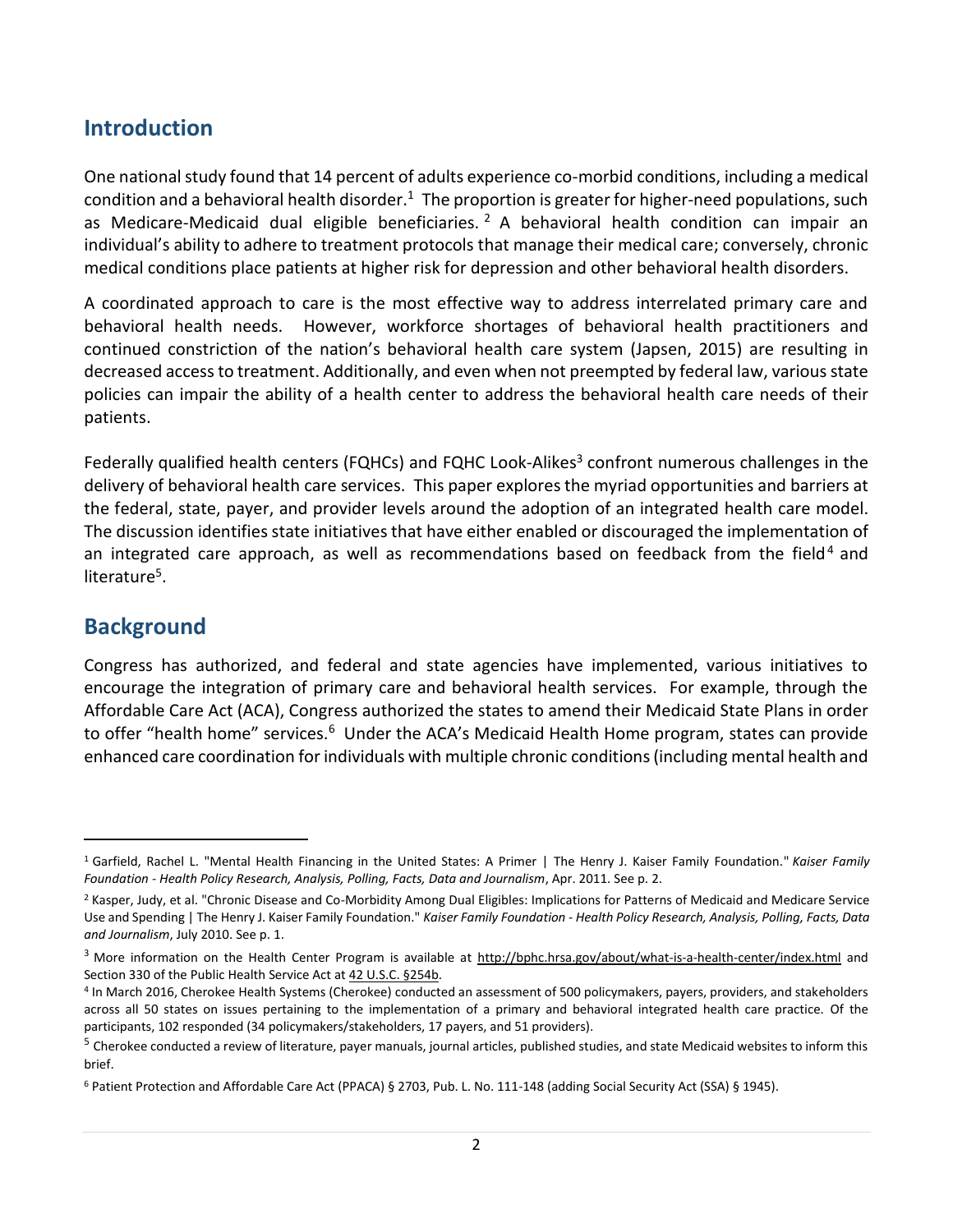substance use disorders). The law also provided for enhanced federal financial participation (FFP) in states' health home service expenditures during an initial two-year period.<sup>7</sup>

FQHCs, whose scope of project under Section 330 of the Public Health Service Act includes a comprehensive array of required or optional primary care, specialty, and enabling services, are uniquely situated to address the pressing need for primary care-behavioral health integration. Health centers are the quintessential "health homes" operating in underserved areas where access to behavioral health services is most lacking.<sup>8</sup> The Health Resources and Services Administration (HRSA) within the U.S. Department of Health and Human Services (HHS) similarly signaled the importance of primary carebehavioral health integration in health centers by awarding a total of \$105.8 million in fiscal years 2014

and 2015 to support 433 health centers in this endeavor, and another \$94 million to 271 health centers in 2016 for Substance Abuse Service Expansion. 9

Despite these initiatives, there are significant barriers to the expansion of the behavioral health workforce in health centers today. Clinician shortages are the most significant problem with severe implications. Data from the Substance Abuse and Mental Health Services Administration (SAMHSA) indicate that as of 2007, 55 percent of U.S. counties had not a single practicing psychiatrist, clinical psychologist, or licensed clinical social worker within their boundaries.<sup>10</sup> Results from a recent national survey of health center clinical workforce experiences found that 56 percent of FQHCs have at least one vacancy for a behavioral health staff member. Furthermore, FQHCs reported psychiatrist and licensed clinical social worker vacancies as some of the most difficult to fill.<sup>11</sup>

*CONVERSATIONS WITH THE FIELD:*

- *40 PERCENT AGREED THAT THERE IS AN INSUFFICIENT NUMBER OF TRAINED BEHAVIORAL WORKERS TO STAFF AN INTEGRATED PRACTICE*
- *23 PERCENT AGREED THAT THERE ARE INSUFFICIENT TRAINING OPPORTUNITIES FOR INTEGRATED CARE*
- *40 PERCENT AGREED THAT BILLING/REIMBURSEMENT SYSTEMS ARE NOT CONDUCIVE FOR INTEGRATED CARE*

Cherokee Health Systems. (March 2016). See footnote 4.

State policies concerning professional licensure and supervision exacerbate clinician shortages by making it more difficult for health centers to expand their

 $7$  SSA § 1945(c)(1).

<sup>8</sup> CMS. "State-by-State Health Home State Plan Amendment Matrix." *Medicaid.gov*, Apr. 2016. Available at [https://www.medicaid.gov/State-Resource-Center/Medicaid-State-Technical-Assistance/Health-Homes-Technical-Assistance/Health-](https://www.medicaid.gov/State-Resource-Center/Medicaid-State-Technical-Assistance/Health-Homes-Technical-Assistance/Health-Home-Information-Resource-Center.html)[Home-Information-Resource-Center.html.](https://www.medicaid.gov/State-Resource-Center/Medicaid-State-Technical-Assistance/Health-Homes-Technical-Assistance/Health-Home-Information-Resource-Center.html)

<sup>9</sup> HRSA. "HRSA awards \$51.3 million in Affordable Care Act funding to support mental health and substance abuse treatment." *HRSA.gov Press Releases*, Nov. 6, 2014. Available at [http://www.hrsa.gov/about/news/pressreleases/141106behavioralhealth.html.](http://www.hrsa.gov/about/news/pressreleases/141106behavioralhealth.html)

HRSA. "HHS awards \$94 million to health centers to help treat the prescription opioid abuse and heroin epidemic in America." *HHS.gov News*, Mar. 11, 2016. Available at [http://www.hhs.gov/about/news/2016/03/11/hhs-awards-94-million-to-health-centers.html.](http://www.hhs.gov/about/news/2016/03/11/hhs-awards-94-million-to-health-centers.html) 

<sup>10</sup> SAMHSA. "Report to Congress on the Nation's Substance Abuse and Mental Health Workforce Issues." *SAMHSA.gov*, Jan. 24, 2013. See p. 10. Available a[t https://store.samhsa.gov/shin/content/PEP13-RTC-BHWORK/PEP13-RTC-BHWORK.pdf.](https://store.samhsa.gov/shin/content/PEP13-RTC-BHWORK/PEP13-RTC-BHWORK.pdf) 

<sup>&</sup>lt;sup>11</sup> National Association of Community Health Centers (NACHC). "Staffing the Safety Net: Building the Primary Care Workforce at America's Health Centers*." NACHC.org*, Mar. 2016. Available at [http://bit.ly/nachcworkforce.](http://bit.ly/nachcworkforce)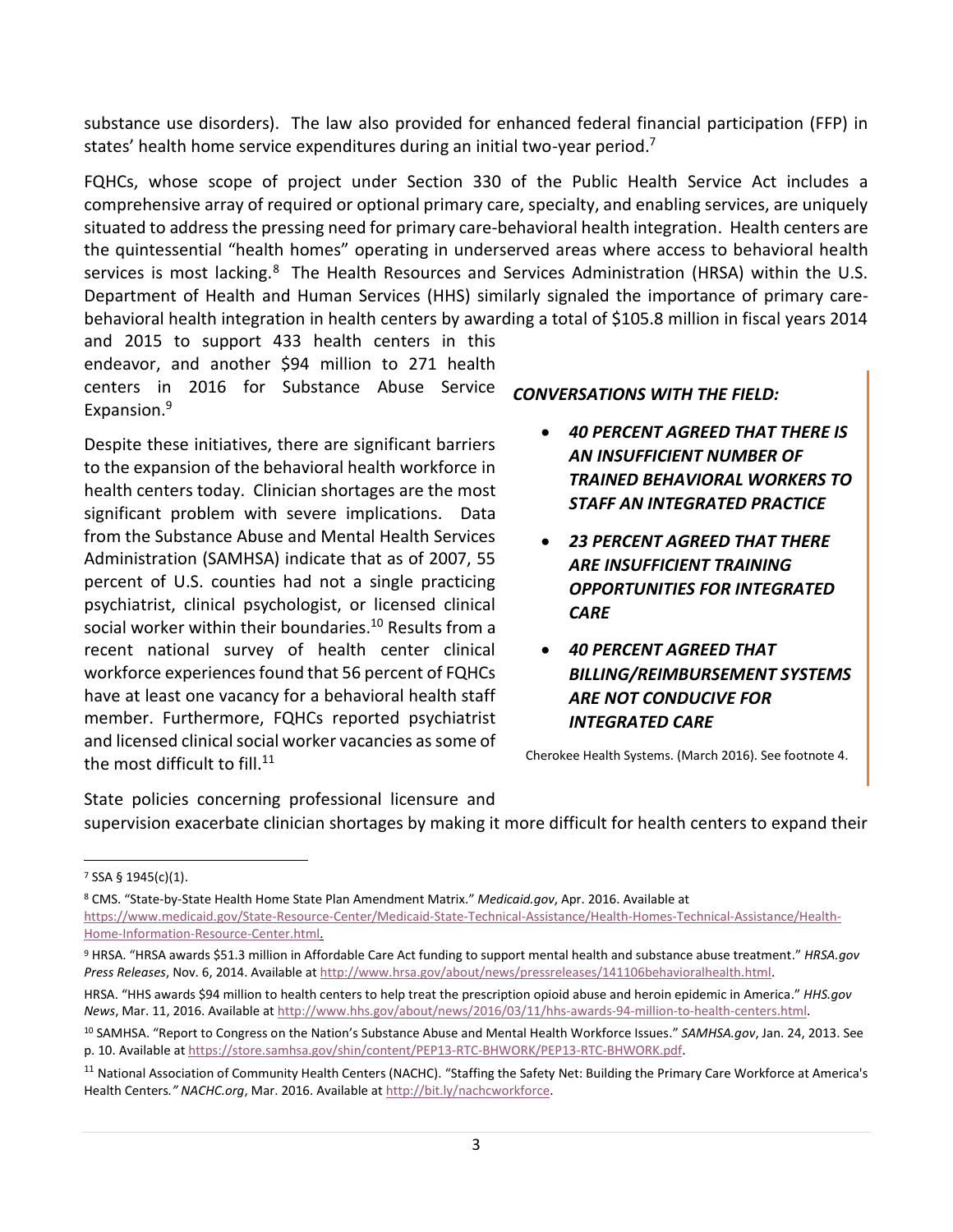behavioral health workforce. Many states have a siloed system of regulation under which two separate state agencies are responsible for licensing or certifying behavioral health clinicians, agencies and primary care providers. This can make it difficult for health center clinicians to obtain the certifications needed to furnish certain behavioral health services. In the 2015 National Association of Community Health Centers (NACHC) assessment of primary care associations (PCAs) concerning FQHC reimbursement, states' siloed licensure and certification systems for behavioral health were cited (second to workforce shortages) as the biggest obstacle to FQHCs' provision of behavioral health services, and were perceived as being in tension with initiatives such as health homes.<sup>12</sup> (See Exhibit A for examples of state-based initiatives.)

# **The Search for a Common Definition of Integrated Care**

Since 2005, behavioral health visits have grown by 187 percent, well outpacing growth in medical and dental visits.<sup>13</sup> Accompanying this explosive growth in the provision of behavioral health care in the primary care setting, the lexicon associated with integration, or integrated care, varied widely. Stakeholders are likely to offer a wide range of definitions and descriptions of integration, such as: simply having access to a behavioral health expert through a formal referral process; the co-location of medical care providers and behavioral health specialists; or a "one-stop-shop" consisting of multidisciplinary care. In 2013, responding to this possible confusion, the Agency for Healthcare Research and Quality (AHRQ) commissioned a group of thought leaders to define integrated care. The group submitted the following definition:

*The care that results from a practice team of primary care and behavioral health clinicians, working together with patients and families, using a systematic and cost-effective approach to provide patient-centered care for a defined population. This care may address mental health and substance abuse conditions, health behaviors (including their contribution to chronic medical illnesses), life stressors and crises, stress related physical symptoms, and ineffective patterns of health care utilization* (Peek, 2013)*.*

Other studies and reports soon began to further define and refine integrated care. In *State Strategies for Integrating Physical and Behavioral Health Services in a Changing Medicaid Environment,* several key attributes were identified in a study of state strategies for integrating care that support the AHRQ definition (Bachrach, 2014), specifically:

- accountability for treating the whole person,
- aligned financial incentives,
- information sharing,

- up-to-date state licensing, credentialing, and billing regulations and procedures, and
- cross-system understanding.

<sup>&</sup>lt;sup>12</sup> NACHC. "2015 Update on the Implementation of the FQHC Prospective Payment System (PPS) in the States: Results from NACHC's 2015 Annual Primary Care Association (PCA) Policy Assessment." *NACHC.org*, Dec. 2015.

<sup>&</sup>lt;sup>13</sup> Staff grew by 211% and patients grew by 222%, both higher than their medical and dental counterparts. See 2005 and 2015 Uniform Data Systems. Bureau of Primary Health Care, HRSA, DHHS.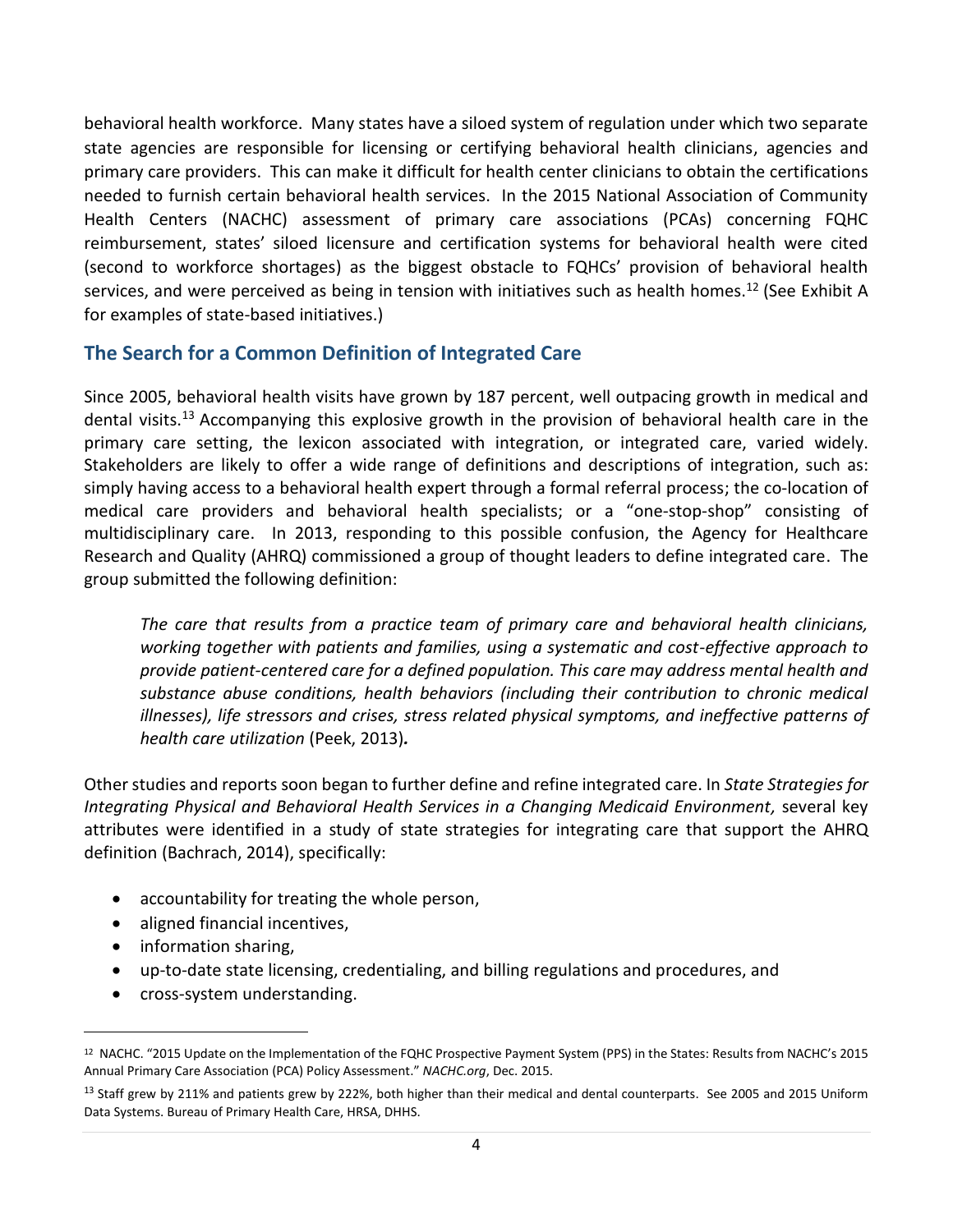Recognizing that successful integration cannot be achieved at the provider level without corresponding payer and policy changes, the Center for Health Care Strategies identified the following four requirements to effectively manage an integrated care system (Soper, 2016):

- 1. the need for specialized clinical expertise at the managed care health plan level,
- 2. state capacity for robust oversight and monitoring,
- 3. innovative strategies for advancing whole health care to address complex needs, and
- 4. mechanisms for achieving and monitoring provider and stakeholder support.

Other experts have promoted additional key elements, such as multidisciplinary teams who are accountable for providing a full range of supportive medical and behavioral health care services, mechanisms for identifying best practices, and rewarding high-quality care (Hamblin, 2011).

However, these additional attributes and recommended requirements are indicative of the varied definitions and approaches at the provider and state levels, which are further complicated by the wide variations in individual state oversight practices across the country. As a result, there is no national consensus on what constitutes the integration of primary and behavioral health care, with similar disagreements among state oversight agencies.

#### *10 Services Essential to Integration:*

Although confusion and competing agendas, policies, and practices have significantly impeded the widespread development of integrated care facilities, the following services are recommended as essential components of an integrated care model. They should be included in any definition of integrated care and in associated state and/or payer policy and benefit design discussions.

- 1. **Primary Care Visits** are typical primary care evaluation and management services where the patient is present and is seen by a primary care provider (PCP). The PCP is usually a physician, nurse practitioner, or physician assistant. Deductibles and/or co-payments apply according to the benefit package selected.
- 2. **Embedded Behaviorist Visits** are services provided with the patient present. These visits are coded as 96150–96155 services if there is a medical diagnosis. The behavioral health consultant (BHC) is usually a Ph.D. or LCSW, who sees the patient and addresses the specific concern or question raised by the PCP.
- 3. **Curbside Consultations** are where the PCP and the BHC consult on the care of a patient and jointly develop a treatment plan. Although no patient is present at the time of the curbside consultation, it is a critical component of the integrated care model.
- 4. **Psychiatric Consultations** take place when a psychiatrist is available in real-time to assist the PCP with medication management questions, issues, or concerns. The goal is to keep most of the behavioral health care within the purview of primary care to avoid a referral outside the system,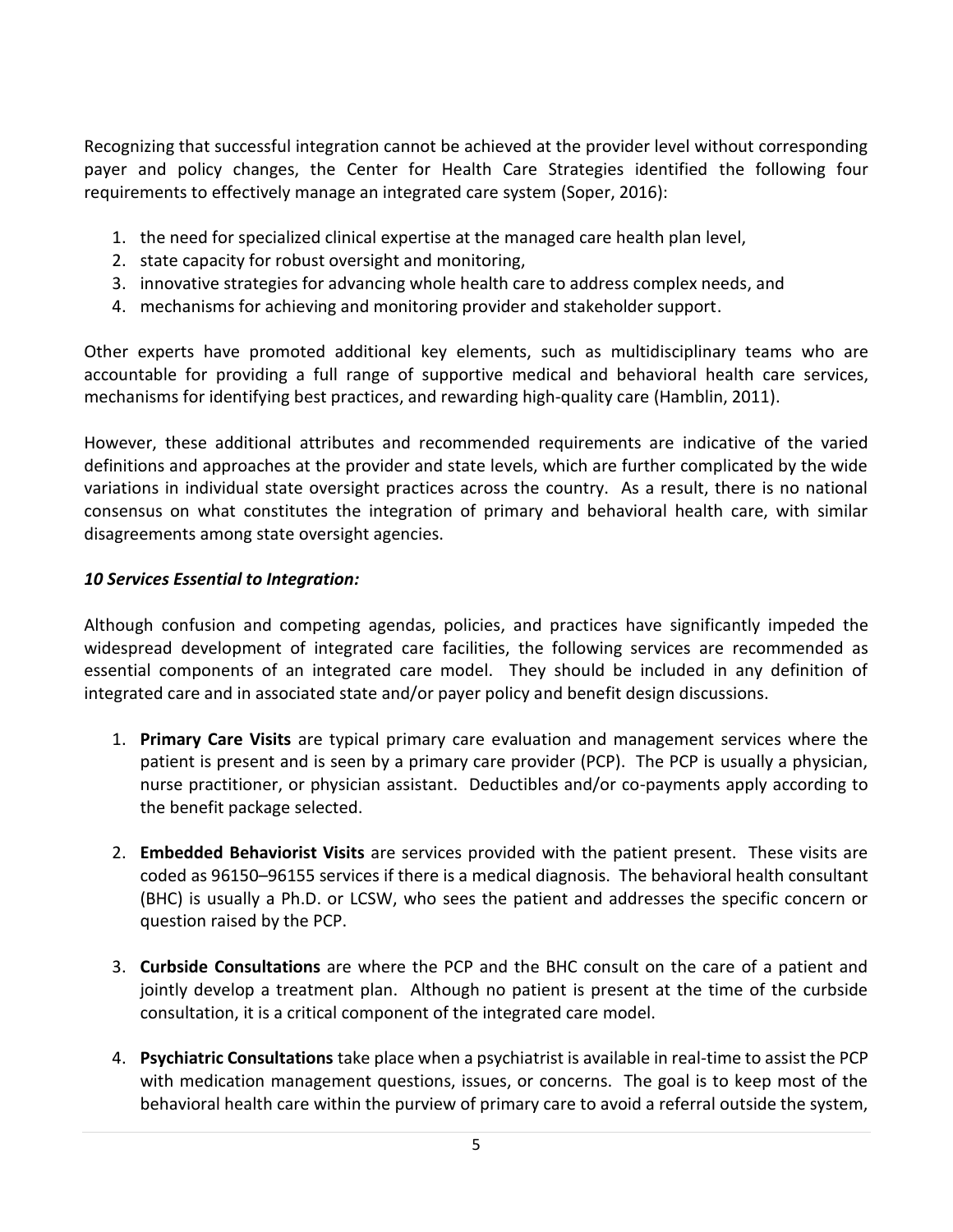which could cause delays and noncompliance. The patient remains in the primary care exam room while the PCP steps out to consult with the psychiatrist in real-time.

- 5. **Psychiatric Medication Management** occurs when the psychiatrist needs additional "face-toface" information from the patient while the patient is in the primary care exam room. Because the psychiatrist is generally off-site, telemedicine technology is used between the patient and the psychiatrist. This immediate access to psychiatric care avoids weeks or even months of waiting for an appointment with a psychiatrist. The psychiatrist will work with the patient and the PCP to develop a treatment plan for appropriately managing medication.
- 6. **BHC Follow-up Visits (15–30 minutes)** take place in some cases when the BHC needs to provide ongoing short-term care with the patient present. These are short visits that address initial needs the PCP has identified.
- 7. **Treatment Team Meetings** are not with a patient but with a multidisciplinary team of providers who discuss a patient's case, and develop and implement treatment plans. The cases brought before the Treatment Team are most often extremely complex and require a multi-disciplinary approach to provide the best care.
- 8. **Clinical Pharmacists** play an important role in one-on-one or group patient education sessions (diabetes, Coumadin, etc.), medication compliance, and adverse medication interactions that reflect the often multiple and complex pharmaceutical regimens of patients. The clinical pharmacists work directly with patients and provide critical information to the PCP and BHC through a common electronic health record.

**10 Services Essential to Integration**

Primary Care Visits Embedded Behaviorist Visits Curbside Consultations Psychiatric Consultations Psychiatric Medication Management BHC Follow-up Visits (15–30 minutes) Treatment Team Meetings Clinical Pharmacists Care Coordination Outreach and Patient Engagement

- 9. **Care Coordination** is most often carried out by nursing staff in the office. Working from various databases and patient registries, the staff person commonly contacts patients to fill gaps in care, arrange follow-up appointments, and schedule required preventive services.
- 10. **Outreach and Patient Engagement** reflects how most people characterize the embedded behaviorist model of integrated care noted above, but they often think that patient care ends when the patient leaves the facility and begins again when the patient returns. However, the "in-clinic" visit is only the starting point, as integrated care moves beyond the walls of the clinic and into the community. Patient engagement involves patients in their own care by providing services in the home or community, if such follow-up is required. It is in the community that the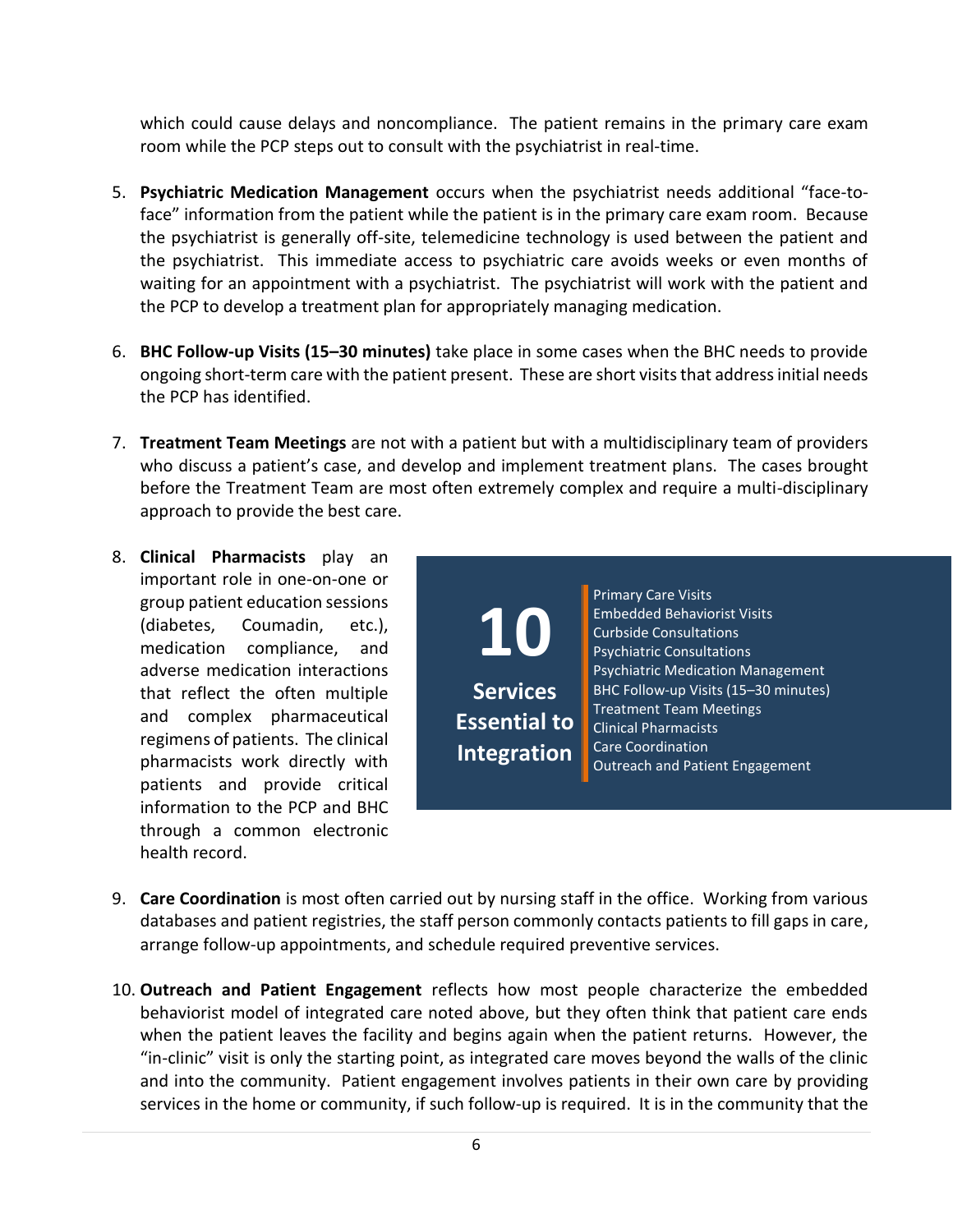multidisciplinary team reaches out to include community health coordinators (CHCs)<sup>14</sup>, sometimes referred to as case managers, and patient engagement specialists who work with patients in their home, school, or community. These specialists often find that a patient's social determinants of health (such as unreliable transportation, lack of housing, food insecurity, social isolation) exacerbate the medical and/or psychological condition of a patient. By engaging patients in the community, CHCs can provide valuable information to the PCPs and BHCs, and needed services to the patients. CHCs are often equipped with smart phones and iPads in order to securely access patient health records.

#### **Inside the Medicaid FQHC PPS**

Each FQHC's per-visit rate takes into account the costs associated with both (1) "Federally-qualified health center services" ("FQHC services") and (2) "any other ambulatory services offered by a FQHC and which are otherwise included in the plan." "FQHC services" includes those provided by physicians, midlevel clinicians (including nurse practitioners and physician assistants), licensed clinical social workers (LCSWs), and clinical psychologists, as well as services incident to those services. The services furnished by these clinicians are sometimes referred to as the "core" FQHC services. The term "any other ambulatory services" refers to any outpatient Medicaid services that are both listed in the Medicaid State plan and currently provided by a given FQHC.

In lieu of the PPS, the law authorizes States to include an alternative payment methodology ("APM") to pay for "services described in section 1902(a)(2)(C)" (*i.e.*, "FQHC services" and "other ambulatory services") in their State plan. In order for the APM to apply to an FQHC, the FQHC must have agreed and the APM must result in payments not less than the amount that the FQHC would have otherwise been paid under the statutory PPS approach.

#### **Policy Barriers and Opportunities** s States to include an alternative payment methodology ("APM") to pay for "services described in section 1902(a)(2)(C)" (*i.e.*, "FQHC services" and "other ambulatory services") in their State plan. In order for the APM to apply to an FQHC, the

 $\overline{\phantom{a}}$ 

A number of obstacles are faced by health centers seeking to expand their behavioral health workforce and receive reimbursement under Medicaid<sup>15</sup> for behavioral health services. Provided herein are examples of policies that have been implemented by some states to help health centers overcome those  $\alpha$  number of obstacles are faced by health cent

 $14$  Community health coordinators (CHCs), in this context, are similar to behavioral health case managers, but with an additional medical, integrated care orientation and training. CHCs assist patients in their homes or in a community setting with needs such as housing, transportation, food stamps, legal issues, behavioral health medications, etc. In addition to these more traditional behavioral health case management activities, they also assist patients with their medical needs. For example, CHCs may ask patients about their chronic medical conditions, assure access to medical prescriptions, ask about and take blood pressure readings, check weights, encourage exercise and fitness, assist with nutritious foods, help patients navigate the health care system, and arrange appointments with either behavioral health providers or medical providers who then integrate their care within the clinic. As a result, an individual with diabetes and major depression can receive assistance from a CHC to address needs in an integrated model of care.

<sup>&</sup>lt;sup>15</sup> In 1989, Congress defined a set of "federally-qualified health center services" in Medicaid and designated these as a required service for categorically needy individuals. In Section 702 of the Benefits Improvement and Protection Act (BIPA) of 2000, Congress replaced the thencurrent system of reimbursing each FQHC for its reasonable cost of providing Medicaid covered services with a system that paid FQHCs on a per-visit basis. States were required to base the per-visit rate for each FQHC on an average of 100 percent of the FQHC's reasonable cost of providing Medicaid covered services in fiscal years 1999 and 2000. Since the rate is set in advance of each year and is not subject to reconciliation, it is often referred to as a prospective payment system or "PPS" rate for FQHCs. For fiscal years after 2001, the law required that the PPS rates for each FQHC be "adjusted to take into account any increase or decrease in the scope of such services furnished by the center... during that fiscal year." CMS has stated that States should allow rate adjustments to reflect changes in the "type, intensity, duration and/or amount" of services.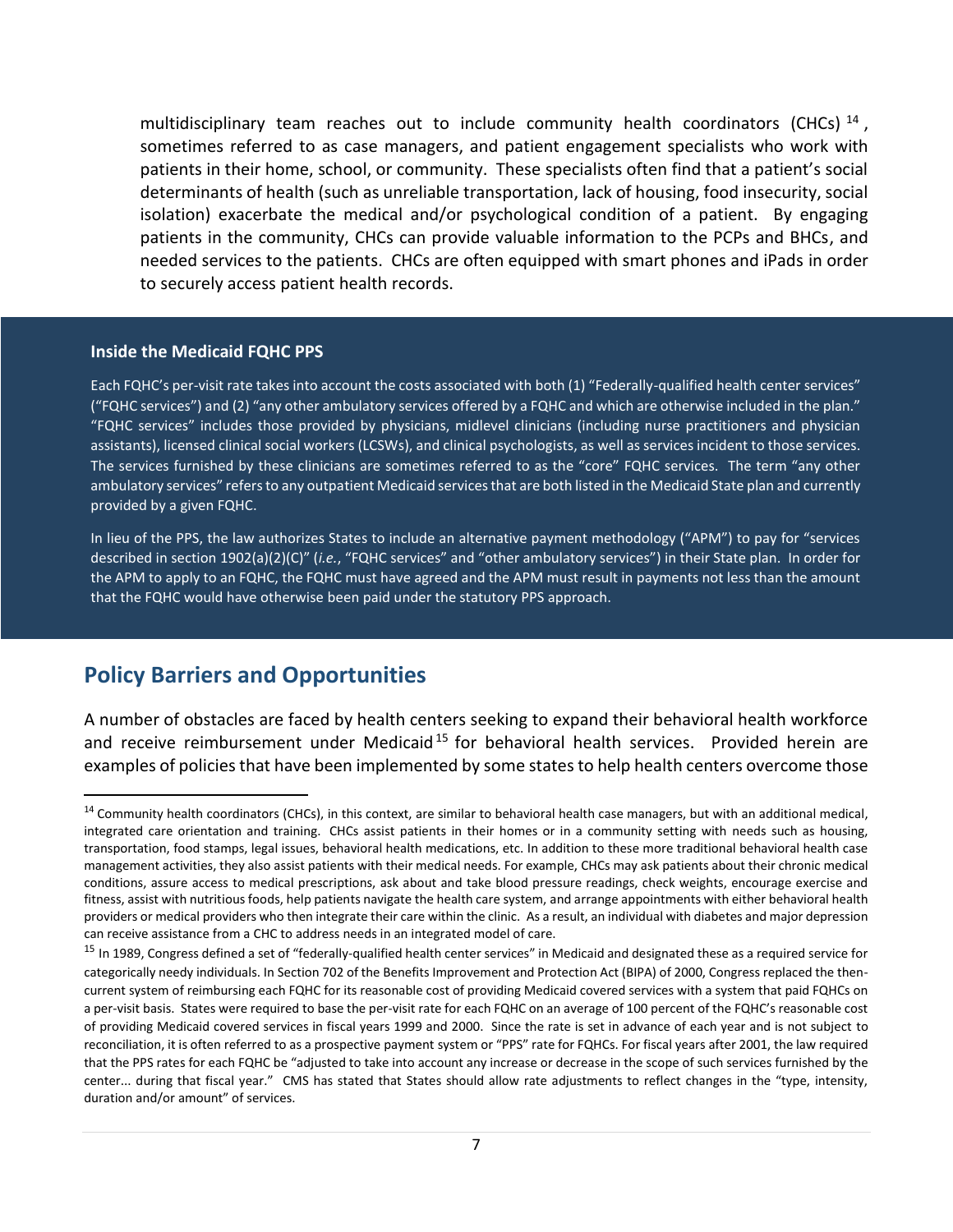obstacles. As explained below, many of the policy choices that can either impede or facilitate the provision of behavioral health services in health centers lie within the discretion of each state government. (See Exhibit B for state-by-state information on these and related policies.)

#### *The Scope of "Other Ambulatory Services"*

The concept of "other ambulatory services" (as opposed to "core services") in the Medicaid FQHC benefit is a critical one for purposes of understanding the Medicaid reimbursement policy choices—most within states' control—that can either impede or facilitate the delivery of behavioral health in health centers.

As best practices evolve, many important Medicaid behavioral health services are provided by clinicians other than FQHC core services providers. Examples include addiction counseling, family counseling, crisis intervention services, peer support services, and psychiatric rehabilitation services. Under federal law, outpatient behavioral health services furnished by non-core clinicians should be included in the FQHC benefit and encompassed in the FQHC reimbursement methodology if the services are otherwise included in the state plan.

In reality, however, most states limit the extent to which non-core behavioral health services are included in the FQHC benefit. In some instances, states simply cover a very limited behavioral health benefit under their state plan. (Most Medicaid behavioral health services are optional to the state under federal law.) $16$ 

Even where FQHCs are authorized to furnish and bill for a behavioral health service as an "other ambulatory service," some states do not meaningfully include the service in the Prospective Payment System (PPS) methodology. In order for a service to be included in the PPS methodology, the associated costs should be identified as allowable service costs on the FQHC cost report, and significant clinical events relating to the service should be identified as billable FQHC "visits" (see *infra.*) triggering a payment of the PPS rate. Some states effectively carve out some or all "other ambulatory services" from the PPS rate, and instead pay FQHCs for those services under the Medicaid fee schedule. Oklahoma, Massachusetts, and Arkansas are states that adopted this approach with respect to some or all Medicaid behavioral health services.<sup>17</sup> The "carving out" of behavioral health or other types of non-core services from the FQHC reimbursement methodology is inconsistent with federal law, which requires states to develop a cost-related rate for the entire FQHC benefit (both "FQHC services" and "other ambulatory services"). $^{18}$ 

## *"ARKANSAS IS ON THE CUSP OF MANAGED CARE WITH BEHAVIORAL HEALTH CARVED OUT…MY PERSONAL PREFERENCE WOULD BE FOR FQHCs AND CMHCs TO COME TOGETHER."*

*-ARKANSAS HEALTH OFFICIAL* 

<sup>16</sup> SSA § 1902(a)(10)(A) (incorporating by reference SSA § 1905(a)(1)-(5), (17), (21), and (28)) lists the required services for categorically needy individuals.

<sup>17</sup> NACHC. "2015 Update on the Implementation of the FQHC Prospective Payment System (PPS) in the States: Results from NACHC's 2015 Annual Primary Care Association (PCA) Policy Assessment." *NACHC.org,* Dec. 2015. *See* pp. 4-5 and supporting data.

<sup>18</sup> SSA § 1902(bb)(1).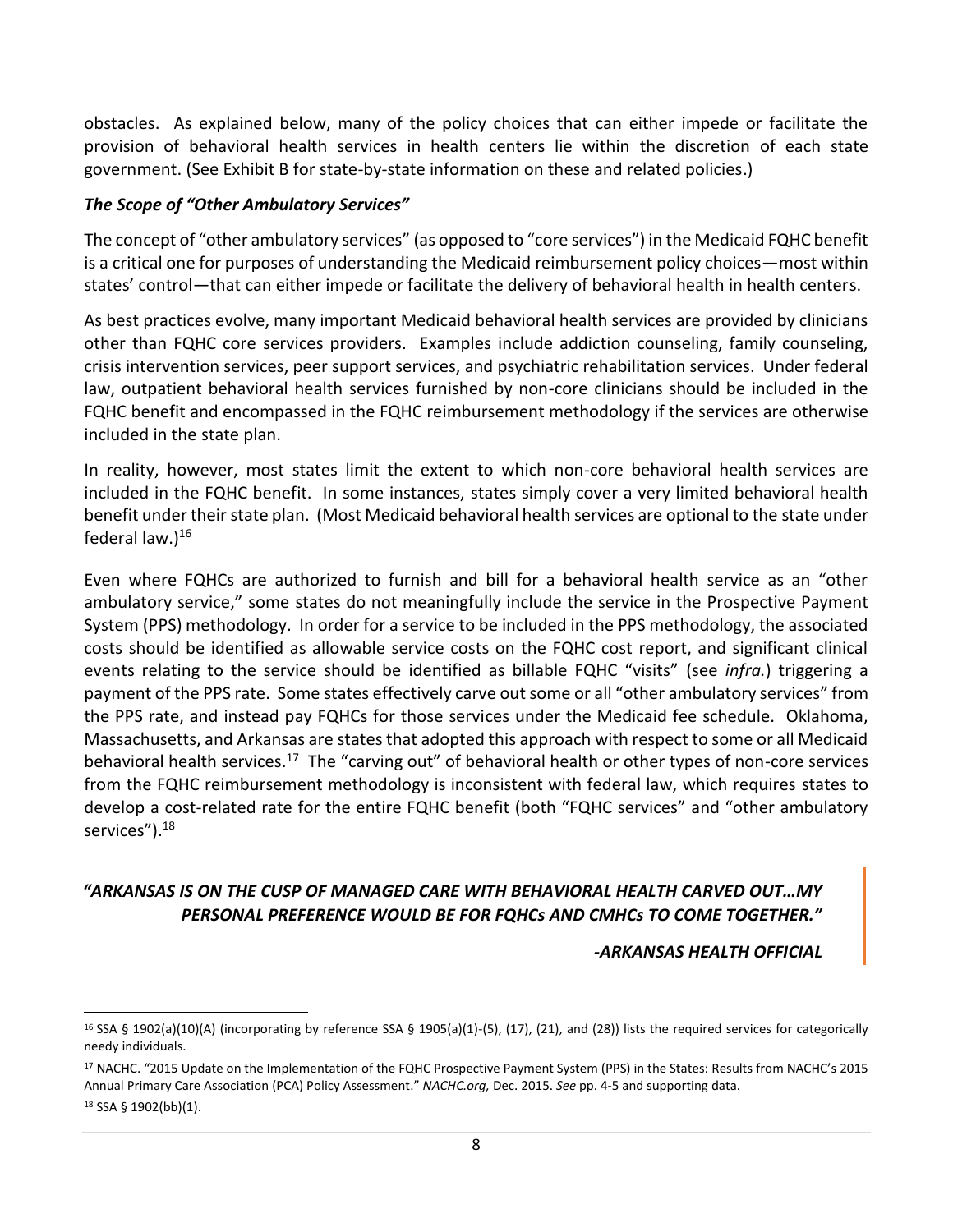

#### **TENNESSEE**

Requires contracted Medicaid Managed Care Organizations to take responsibility for behavioral health coverage, which essentially shifts coverage from a "carve-out" model of care to a "carve-in" model.



Requires the reimbursement of providers through one contract, in addition to evidence demonstrating that health plans have integrated technical and care coordination systems (Soper, 2016).

#### *The FQHC "Visit" Definition*

Federal law requires that FQHCs be reimbursed on a per-visit basis, but each State defines the term "visit." States establish which clinicians are qualified to furnish an FQHC visit; in which locations or under what modalities a visit may occur; how many and what types of billable FQHC visits a single patient may access in a single day; and whether group visits are recognized. As demonstrated below, each of these policy decisions can have a strong impact on whether FQHCs are reimbursed fairly for the provision of behavioral health services under Medicaid.

#### *Behavioral Health "Carve-Outs"*

 $\overline{a}$ 

Among the numerous issues adversely impacting integrated care, the most significant barrier is the "carve-out" of behavioral health coverage in 26 of the 35 states<sup>19</sup> that utilize managed care to administer their Medicaid programs (Bachrach, 2014). A study commissioned by The Commonwealth Fund stated that even as the evidence mounts that "carve-outs" create barriers to care coordination and information sharing, state policies continue to favor the "carve-outs". "Managed care organizations and payers of carved-out services benefit financially from diverting members to services for which they do not have financial responsibility, potentially resulting in unnecessary or inappropriate referrals and fragmented care delivery" (Bachrach, 2014). Even in states that "carve-in" behavioral health benefits, the MCOs are often permitted to "carve out" the benefits *internally*, thus requiring health centers to execute separate contracts for medical and behavioral care and to separate, and possibly differentiate, between medical and behavioral credentials and privileges. It is, therefore, essential to provide a complete "carve-in" or integration of behavioral and medical benefit design. That means medical and behavioral care providers should have the same contract, provider manual, and procedures for credentialing and privileging. Several states have enacted regulations for Medicaid managed care subcontracting arrangements to eliminate at least some of the service fragmentation.

<sup>&</sup>lt;sup>19</sup> A May 2016 review of state policies by Cherokee Health Systems revealed that 39 states utilize some form of managed care.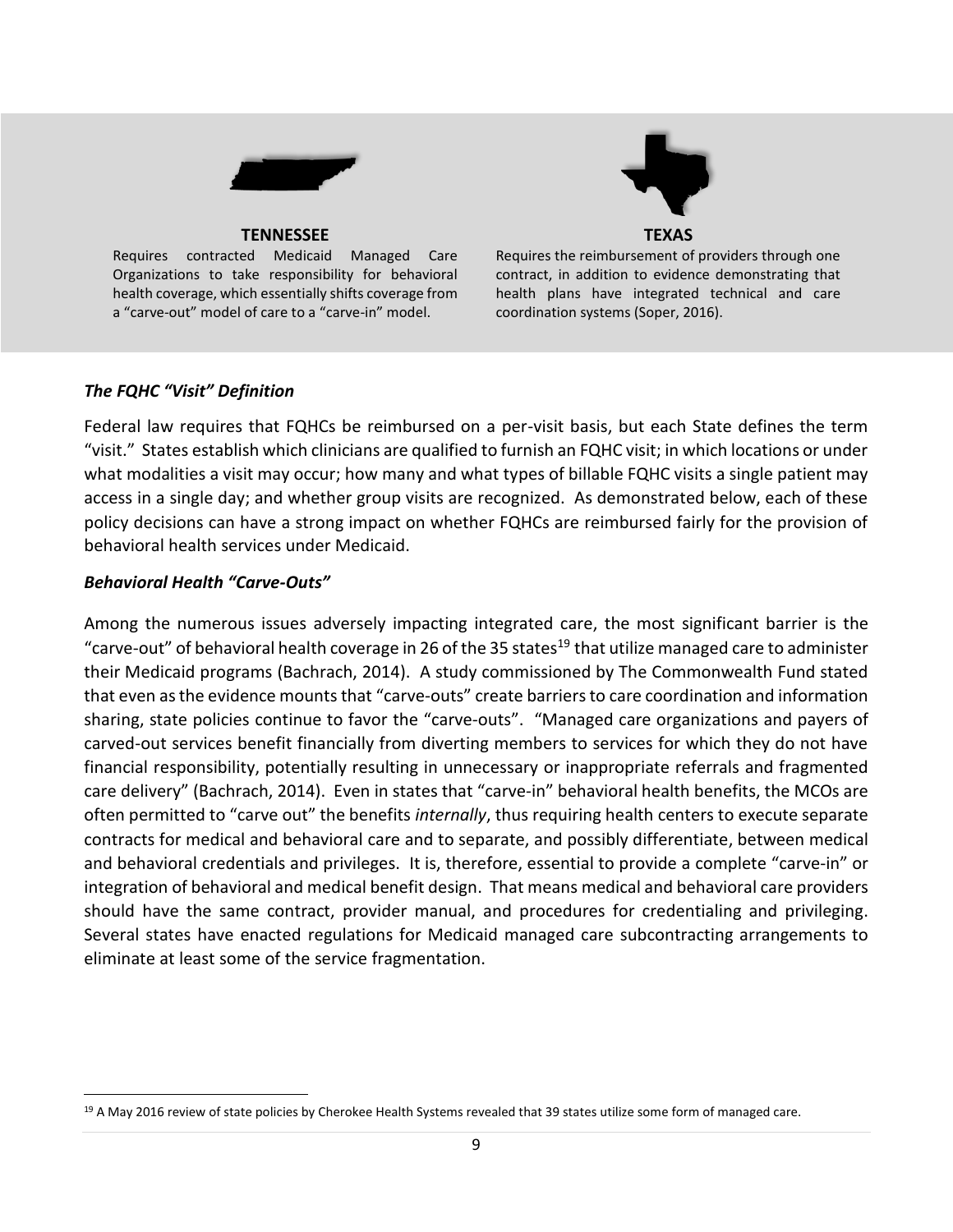#### *Coding*

 $\overline{\phantom{a}}$ 

Some State Medicaid programs have recently made policy changes to enable them to pay primary care providers for care coordination and other targeted interventions in the behavioral health area, by adding new codes under the Medicaid fee schedules. Examples of new codes include codes for screening, brief intervention, and referral to treatment (SBIRT) for substance use disorders; and for health behavior assessment and intervention (HBAI).

HBAI services are psychological services provided to identify and modify biopsychosocial factors that affect a patient's physiological health, functioning and well-being. These codes for HBAI services are not applicable to services provided to treat mental illness or psychiatric conditions, for which a provider would use appropriate psychotherapy codes.



**WASHINGTON**

Washington's Health Care Authority has recently launched in the primary care setting **SBIRT**, a set of brief interventions used to identify, reduce, or prevent substance use disorders. Washington's FQHC provider manual indicates that SBIRT interventions are an "encounter-eligible" service for FQHCs.

Albeit a major breakthrough for behavioral health integration,

the recognition and availability of HBAI services and codes do not provide a complete solution. Despite HBAI codes being published in the *Federal Register* and accepted by the Center for Medicare & Medicaid Services (CMS) in 2002<sup>20</sup>, HBAI services are optional under Medicaid, and twenty-one states still disallow the utilization of these codes. Similarly, only some private payers reimburse for HBAI services. Ergo, the use of HBAI codes can create confusion among health plans and payers, because their systems often deny such claims unless the HBAI codes are already approved for payment and there has already been a medical diagnosis. Furthermore, although HBAI services may be performed by defined types of providers, those services may not be included in a provider's scope of practice because that scope is defined by each state. These issues shed light on existing opportunities to improve the effectiveness of HBAI services and codes, such as taking measures to expand the types of providers who may provide HBAI services and encouraging consistency of coverage throughout the states.

It bears noting that these types of changes in Medicaid fee-for-service reimbursement do not automatically facilitate behavioral health in FQHCs, because under a typical PPS methodology, FQHCs are not reimbursed on the Medicaid fee schedule. In addition, the types of clinical activities reimbursed under these codes typically relate to types of care—for example, phone interactions and contacts with non-licensed clinical personnel—that in most States do not meet the criteria for an FQHC billable visit. In order for the addition of new fee-for-service billing codes that encourage primary care-behavioral health integration to be meaningfully included in the FQHC reimbursement methodology, the State must either: 1) have an effective FQHC scope change rate adjustment process in place so that costs associated with the newly-authorized clinical activities are embedded in a (higher) FQHC per-visit rate; or 2) reimburse FQHCs under an APM that is cost-based. Otherwise, the risk is that FQHCs' fixed PPS payments

<sup>&</sup>lt;sup>20</sup> See the "2002 Physician Fee Schedule", 66 Fed. Reg. 55245, 55463, 55499 (Nov. 1, 2001).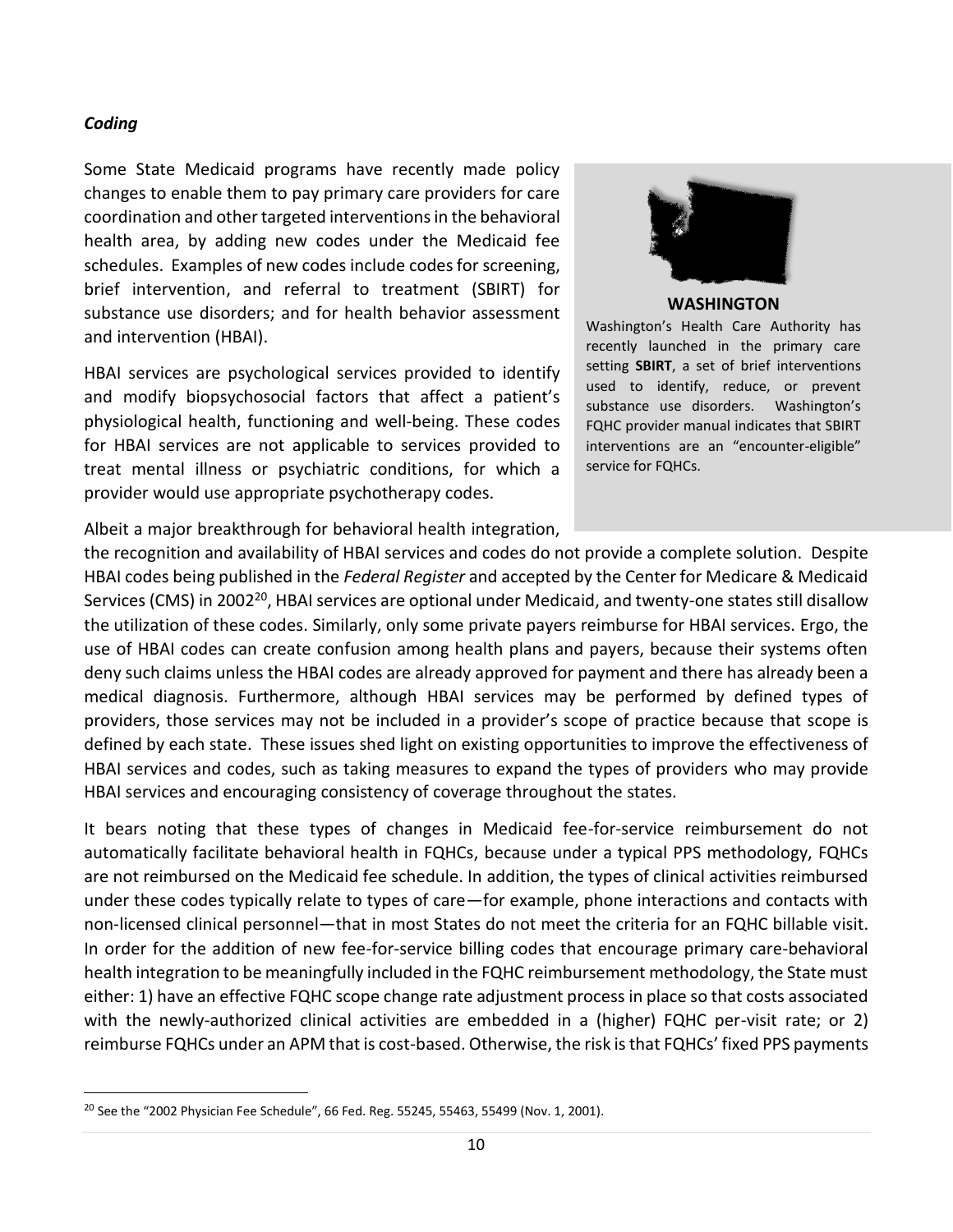will not reflect the new costs associated with integrated care activities that do not trigger a visit. Alternatively, some State Medicaid programs require that FQHCs bill for such newly recognized integrated care activities on fee schedules that fall outside the PPS methodology, so that effectively, these activities are carved out of the PPS.

# *Confidentiality*

Significant confusion persists over the requirements and prohibitions of the 42 C.F.R. Part 2 rule ("Part 2"), the federal regulations that govern the confidentiality of patient records pertaining to drug and substance abuse treatment. This rule prohibits the sharing of substance abuse records for the purposes of payment, treatment, and operations without the consent of the patient. Many health centers are not certain whether Part 2 applies to them, and they believe it presents a significant barrier to providing integrated care at their sites.

The Substance Abuse and Mental Health Services Administration (SAMHSA) is developing language to clarify the confidentiality regulations governing the records of alcohol and drug abuse patients. In April 2016, the National Association of Community Health Centers (NACHC) submitted comments on the proposed rule. Recognizing that health centers play a significant role in treating individuals with substance abuse and related conditions, NACHC expressed support for SAMHSA's efforts to (1) modernize Part 2 relative to confidentiality for the records of substance abuse patients without compromising that confidentiality by any of the proposed changes; (2) clarify that the definition does *not* apply to "general medical facilities" such as health centers and request that language be added to the regulation; and (3) address Health Information Exchange (HIE) data barriers (NACHC letter to SAMHSA dated April 11, 2016, and submitted via [www.regulations.gov](https://www.regulations.gov/document?D=HHS-OS-2016-0005-0254) and [www.NACHC.org.](http://nachc.org/wp-content/uploads/2015/10/4.16-NACHC-Comments-on-42-CFR-Part-2-FINAL.pdf))

If implemented, these regulatory clarifications are expected to address health centers' concerns about this perceived barrier to integrated care. The comment period for the proposed rule changes ended on April 11, 2016, and, as of the date of this publication, comments are currently under review to develop the final rule. Unless otherwise noted by SAMHSA, the rule changes will be applicable 180 days after the publication of the final rule. In the interim, health centers may take the necessary steps to assure the confidentiality of all medical records by obtaining proper legal releases that will assure the confidential release of patient information and records.

# *Workforce*

A well-trained workforce is critical to moving integrated care forward across the nation. Assessment respondents noted the challenges of finding well-trained and experienced behavioral health consultants, primary care physicians, and nurse practitioners/physician assistants, particularly in rural states. A recent national survey of health centers found that competitive salaries and benefit packages, as well as health centers oftentimes being located in impoverished or isolated areas, were the most highly rated challenges for clinical staff recruitment and retention efforts. While the majority of health centers report that they have hired someone who trained in their or another health center setting in the last two years, they indicate that departing clinical staff most frequently leave the health center for private primary care practices or hospitals.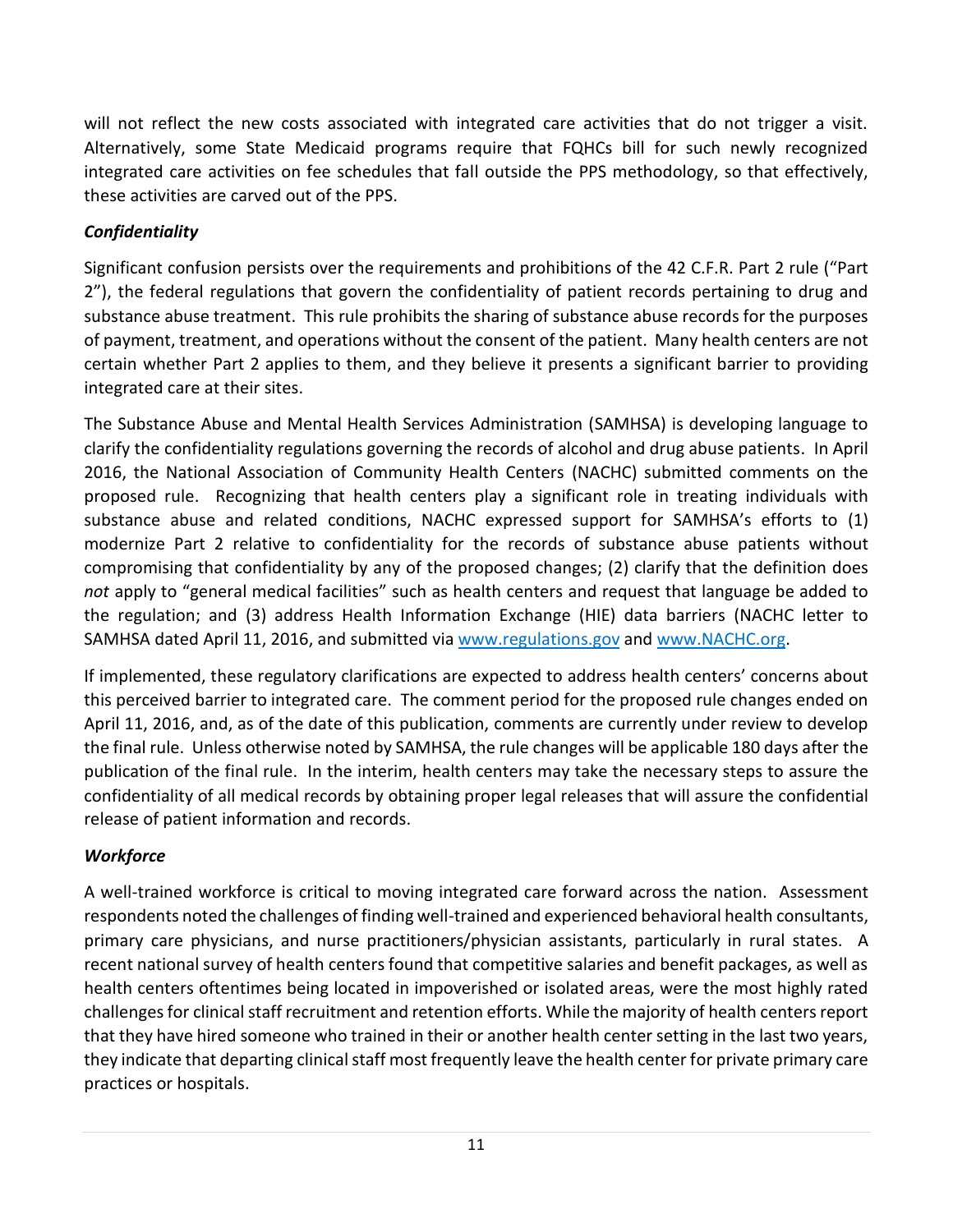There is a desperate need for initial and ongoing training of behavioral health consultants. This training is a critical need nationwide, as the demand for integrative services far exceeds the supply of well-trained staff. The Agency for Healthcare

# *"ESTABLISH BILLING REIMBURSEMENT FOR FQHCS TO USE COMMUNITY HEALTH WORKERS TO ASSIST WITH MEDICAL AND BEHAVIORAL CARE TO SUSTAIN THE SERVICE."*

#### *-INDIANA PRIMARY CARE PROVIDER*

Research and Quality tracks training programs whose mission is to meet this need for quality staff. Integrated care training programs can be found at [http://www.integrationacademy.ahrq.gov/education-workforce/programs.](http://www.integrationacademy.ahrq.gov/education-workforce/programs) In another recent report,<sup>21</sup> NACHC highlighted six states that have recently provided funding to support the FQHC workforce.

#### *Medicaid Reimbursement*

#### *Clinicians Who May Furnish Billable FQHC Visits*

One of the most important policy changes that a State can make to facilitate Medicaid behavioral health services in FQHCs is to modify its "visit" definition to include non-core behavioral health clinicians, and to include clinicians who are in the course of pursuing licensure.

The Medicare program recognizes face-to-face encounters with one of the following FQHC core providers as billable: physicians, nurse practitioners, physician assistants, nurse midwives, visiting nurses, LCSWs, and clinical psychologists.<sup>22</sup> Until recently, most State Medicaid programs hewed to Medicare's limited set of billable providers.

Many States have expanded the list of behavioral health providers they recognize as qualified to provide a billable visit in the last several years. For example, in NACHC's 2011 assessment of state policies, only four Primary Care Associations (PCAs) reported that their State recognized licensed professional counselor (LPC) encounters, whereas 19 PCAs reported that LPC visits were billable in 2015. Similarly,

 $\overline{a}$ 



<sup>21</sup> NACHC. "[State Strategies for Supporting Workforce Programs at Health Centers, Spotlight on the States #9.](http://nachc.org/wp-content/uploads/2015/10/Spotlight-9_State-Funding-for-Workforce-050316.pdf)" *NACHC.org,* May 2016. Available a[t http://nachc.org/wp-content/uploads/2015/10/Spotlight-9\\_State-Funding-for-Workforce-050316.pdf.](http://nachc.org/wp-content/uploads/2015/10/Spotlight-9_State-Funding-for-Workforce-050316.pdf) 

<sup>22 42</sup> C.F.R. § 405.2463. In addition to face-to-face interactions with these "core" providers, Medicare also recognizes certain other types of visits, including transitional care management, diabetes self-management training, and medical nutrition therapy.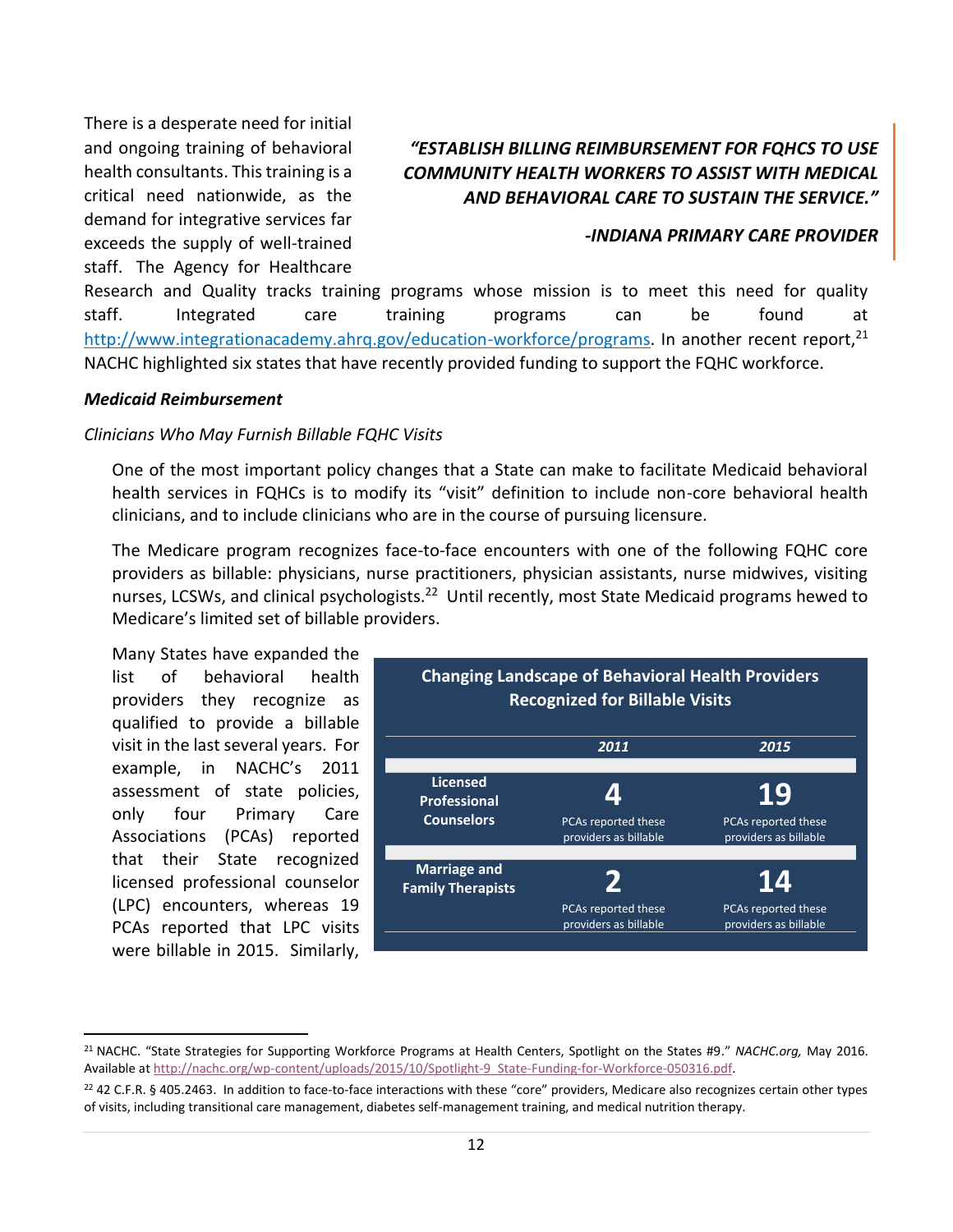in 2011, only two PCAs reported that Marriage and Family Therapists (MFTs) could furnish a PPS encounter. In 2015, 14 PCAs reported that MFT visits were billable.<sup>23</sup>

#### **CONNECTICUT**



The State of Connecticut recently expanded the "visit" definition to encourage the delivery of behavioral health services in FQHCs. In 2015, Connecticut formally recognized LPCs, MFTs, and alcohol and drug counselors as billable FQHC providers. In its new 2015 regulations, Connecticut also recognized a variety of behavioral health clinicians who are in the course of seeking licensure as billable FQHC providers.

Connecticut has also developed an FQHC-specific group behavioral health rate drawing on Medicare's Resource Based Relative Value System for group visits. Group psychotherapy and smoking cessation visits are billable under the special rate, so long as the session includes a maximum of eight participants, lasts a minimum of 45 minutes, and is provided by one of the clinician types authorized in the regulations.

In 2015, Connecticut issued regulations that permit "license-eligible" clinicians to furnish billable encounters. Licenseeligible clinicians are individuals pursuing licensure as addiction counselors, dental hygienists, clinical psychologists, and marriage and family therapists (MFTs) whose education, training, skills and experience satisfy the licensure criteria, but who have not yet passed the licensure exam.

[Sources: Regulations of the Connecticut State Agencies §§ 17b-262-995(3)(A), 17b-262-995(25); §§ 17b-262-997(d), and 17b-262- 1003(g).]

#### *Same-Day Billable Visits*

 $\overline{a}$ 

Another promising trend evident from NACHC's annual look at state policy is the movement toward States recognizing same-day FQHC primary care and behavioral health visits as billable. Integrated care is best achieved when a health center can offer both primary care services and behavioral health services to a patient during a single appointment.

In this area, as with billable providers, many States have historically looked to Medicare as an example. Under Medicare rules, an FQHC can bill for more than one visit per day if (1) after the initial encounter, the patient suffers an illness or injury requiring additional treatment; or (2) the patient has a medical visit and a mental health visit on the same day.<sup>24</sup> Likely because of the Medicare precedent, recognition of same-day medical and behavioral health visits in State Medicaid programs has not been uncommon. Still, as of 2011, PCAs reported that this was the policy in only 30 States.<sup>25</sup>

<sup>&</sup>lt;sup>23</sup> NACHC. "2015 Update on the Implementation of the FQHC Prospective Payment System (PPS) in the States: Results from NACHC's 2015 Annual Primary Care Association (PCA) Policy Assessment." *NACHC.org,* Dec. 2015. See p. 4.

<sup>&</sup>lt;sup>24</sup> 42 C.F.R. § 405.2463(c)(4). Notably, in its 2013 Notice of Proposed Rulemaking on its new Medicare prospective payment system (PPS) for FQHCs, CMS proposed to eliminate same-day billable medical and mental health visits, noting that claims data suggested that billing for same-day visits was a rare event for FQHCs, and the prohibition of same-day visits would not impede access to care. 78 Feg. Reg. 58393- 58394 (Sept. 23, 2013). Commenters objected to this measure. In response, CMS reversed course, and the final rule that CMS promulgated in May 2014 allowed same-day medical and mental health visits. See 79 Feg. Reg. 25447 (May 2, 2014).

<sup>25</sup> NACHC. "Update on the Status of the Medicaid FQHC Prospective Payment System in the States." *NACHC.org,* Nov. 2011. See pp. 32-34.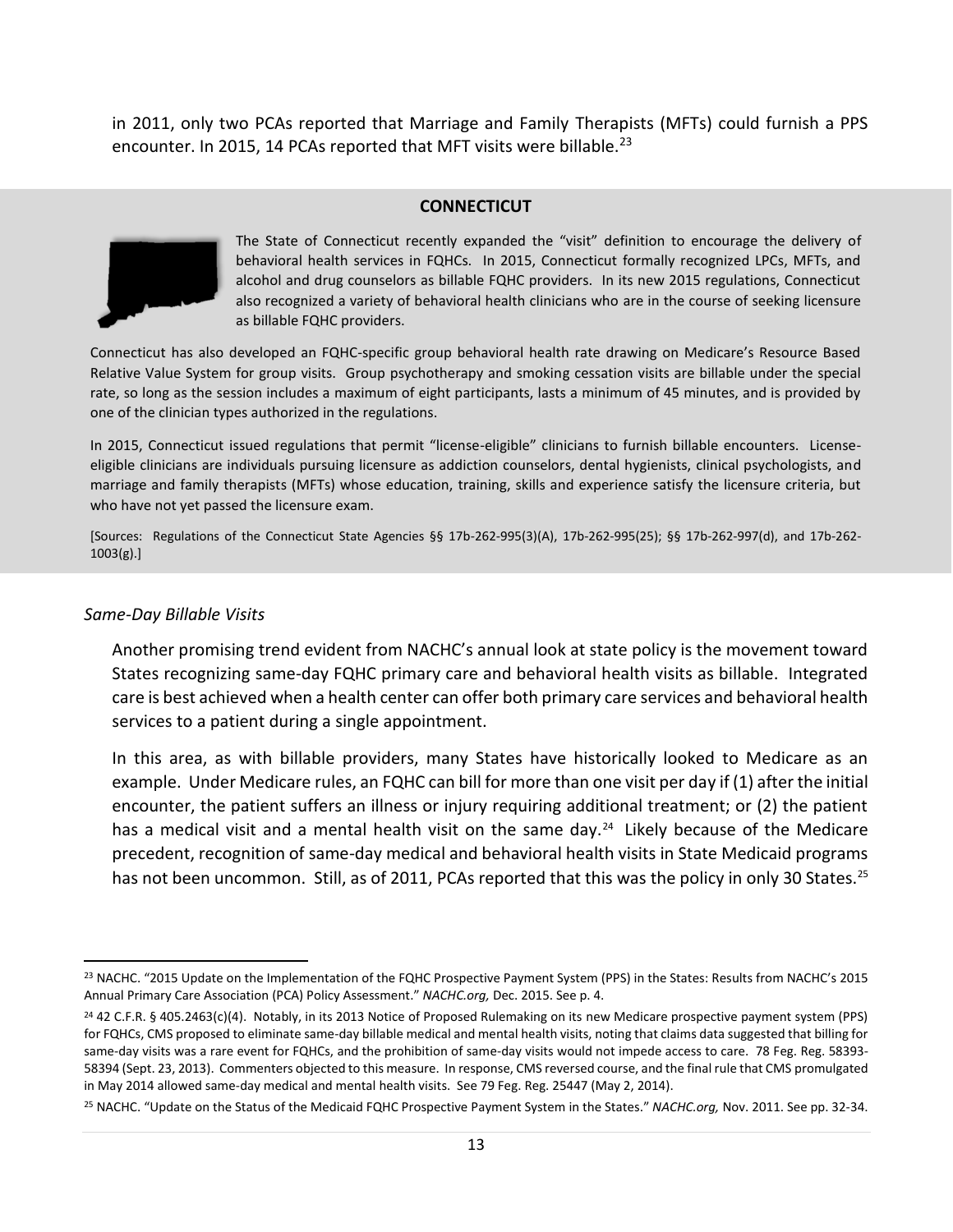Four years later (2015), 36 PCAs reported that same-day medical and behavioral health visits were billable in their States.<sup>26, 27</sup>

#### *Group Billable Visits*

Like the use of non-core clinicians, group behavioral health visits are important to health centers from the perspectives of both economic efficiency and keeping pace with best practices in behavioral health. Medicaid programs have understandably struggled with how to incorporate group visits into a PPS methodology, since the PPS visit is typically defined as a face-to-face, one-on-one interaction with a clinician.

In NACHC's 2015 assessment, PCAs from only nine States reported that Medicaid covered group FQHC behavioral health visits through a discrete payment (fee schedule or PPS). PCAs from 15 States reported that while group visits did not qualify as an FQHC visit, the associated costs are included as allowable costs in the FQHC cost report. Only three of the PCAs reported that their State paid the FQHC PPS rate for group visits.<sup>28</sup>



#### **NEW MEXICO**

New Mexico uses the same telehealth framework as Medicare, with separate payments for the originating site and distant site, but recognize FQHCs as **both originating and distant site providers** and provide for the same type of reimbursement to the distant site provider (*i.e.,* the PPS or APM) that it would receive if the visit were furnished face-to-face.



Arkansas considers telehealth visits to be a **face-to-face** interaction for purposes of the FQHC billable visit definition.

One promising trend in this area is FQHC group therapy reimbursement methodologies that use a unique FQHC group encounter rate that is intended to correspond in some manner to the health center's costs, while also taking into account the lower cost per patient associated with group encounters.

#### *Remote (or Telehealth) Visits<sup>29</sup>*

Another encouraging trend in some States is the move to facilitate behavioral health services in FQHCs by instituting more flexible standards for the modality of the FQHC visit.

The fact that many State Medicaid programs look to Medicare to define a FQHC visit has been a hindrance in the realm of telehealth. Under Medicare, a face-to-face interaction is required in order

 $\overline{\phantom{a}}$ <sup>26</sup> NACHC. "[Medicaid Reimbursement for Multiple Same-](http://nachc.org/wp-content/uploads/2015/11/Medicaid-Same-Day-Visits-FINAL.pdf)Day Encounters: Florida's Experience – Emerging Issues #7." *NACHC.org*, Oct. 2012. Available a[t http://nachc.org/wp-content/uploads/2015/11/Medicaid-Same-Day-Visits-FINAL.pdf.](http://nachc.org/wp-content/uploads/2015/11/Medicaid-Same-Day-Visits-FINAL.pdf)

<sup>27</sup> NACHC. "2015 Update on the Implementation of the FQHC Prospective Payment System (PPS) in the States: Results from NACHC's 2015 Annual Primary Care Association (PCA) Policy Assessment." *NACHC.org*, Dec. 2015. See p. 4.

<sup>&</sup>lt;sup>28</sup> NACHC. "2015 Update on the Implementation of the FQHC Prospective Payment System (PPS) in the States: Results from NACHC's 2015 Annual Primary Care Association (PCA) Policy Assessment." *NACHC.org*, Dec. 2015. (supporting data).

<sup>&</sup>lt;sup>29</sup> NACHC. "State Trends that Impact the Use of Telehealth at Health Centers: Store-and-Forward and Remote Patient Monitoring, Emerging [Issues #10.](http://nachc.org/wp-content/uploads/2015/10/Emerging-Issues-10_Telehealth-Policies-091115.pdf)" NACHC.org, Sep. 2015. Available at [http://nachc.org/wp-content/uploads/2015/10/Emerging-Issues-10\\_Telehealth-Policies-](http://nachc.org/wp-content/uploads/2015/10/Emerging-Issues-10_Telehealth-Policies-091115.pdf)[091115.pdf.](http://nachc.org/wp-content/uploads/2015/10/Emerging-Issues-10_Telehealth-Policies-091115.pdf)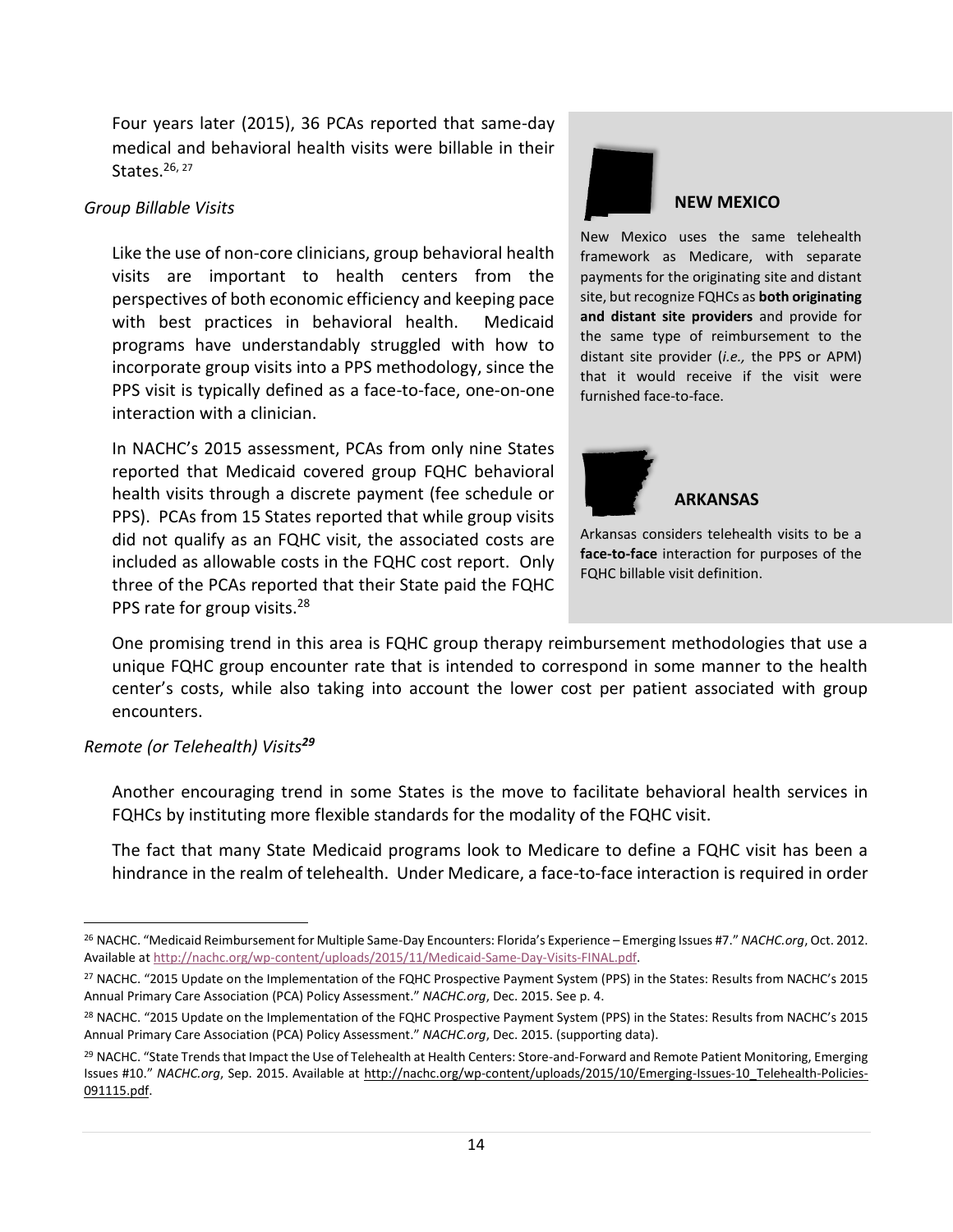to trigger a billable visit.<sup>30</sup> In addition, CMS has made clear that a remote interaction (even via live video) does not qualify as "face-to-face." Moreover, FQHCs are not permitted under Medicare to receive payment for services furnished remotely under the discrete Medicare "telehealth services" Part B benefit.<sup>31</sup> Under Medicare, telehealth includes an "originating site fee" (a small fee that is paid to a provider located in a Health Professional Shortage Area whose patient receives the telehealth service) in order to cover the technology costs associated with the service, and a "distant site fee" (the fee for the substantive service paid to the provider that furnishes the service remotely). FQHCs are eligible to serve under Medicare as telehealth "originating sites," but not as telehealth "distant sites."<sup>32</sup>

The decision by Medicare and many State Medicaid programs to not count remote visits as billable has had a very limiting impact on behavioral health services in FQHCs, particularly in rural communities. Remote sessions with psychiatrists, psychologists or other behavioral health clinicians located at FQHC sites in more densely populated areas often represent the most viable means for an FQHC to provide services, such as psychotherapy and medication management. This is due to both behavioral clinician shortages in rural areas and the conduciveness of behavioral health services to remote modalities.

In recent years, a growing number of State Medicaid programs have introduced measures for paying for remote services in FQHCs. Those policies are in fact the most beneficial to FQHCs, as they allow health centers with both rural and urban sites to have patients at one site receive services from clinicians at another, and receive two separate payments to cover the technology and the service.  $33$ 

#### *The Impact of Changes to Medicaid Reimbursement*

The types of policy changes described above (changes to the FQHC visit definition) enable health centers to receive fair reimbursement for significant behavioral health clinical "touches." The policy initiatives described in this section, by contrast, allow health centers to receive additional reimbursement for the types of care coordination and wraparound support that is not typically billable. This support is critical in helping patients manage behavioral health conditions in the primary care setting and manage transitions between care settings.

#### *Recognition of FQHCs as Medicaid "Health Homes"*

The ACA health home option gives States a powerful tool for facilitating more effective integration of primary care and behavioral health services. Under Section 2703, States may choose to amend their State plans to offer health home services to Medicaid beneficiaries with certain chronic conditions,

<sup>30</sup> 42 C.F.R. 405.2463.

<sup>&</sup>lt;sup>31</sup> The provision of telehealth services in a "distant site" is limited to certain clinical services (Social Security Act § 1834(m)(4)(F)) and to certain rendering "physicians" and other "practitioners" who bill under Medicare Part B. SSA § 1834(m)(4)(E); CMS, Final Rule, Medicare FQHC PPS, 79 Fed. Reg. at 27135 (May 2, 2014) (explaining CMS' conclusion that a physician or practitioner employed by and working in an FQHC may not bill Medicare Part B for a telehealth distant site service).

<sup>32</sup> 79 Fed. Reg. 27135-27136.

<sup>33</sup> Even in states whose State Medicaid programs have policies that permit FQHC telehealth billing, such as New Mexico, the fact that Medicare does not recognize telehealth encounters is an obstacle for health centers, particularly given that some of their highest-need patients are Medicare-Medicaid dual eligible beneficiaries.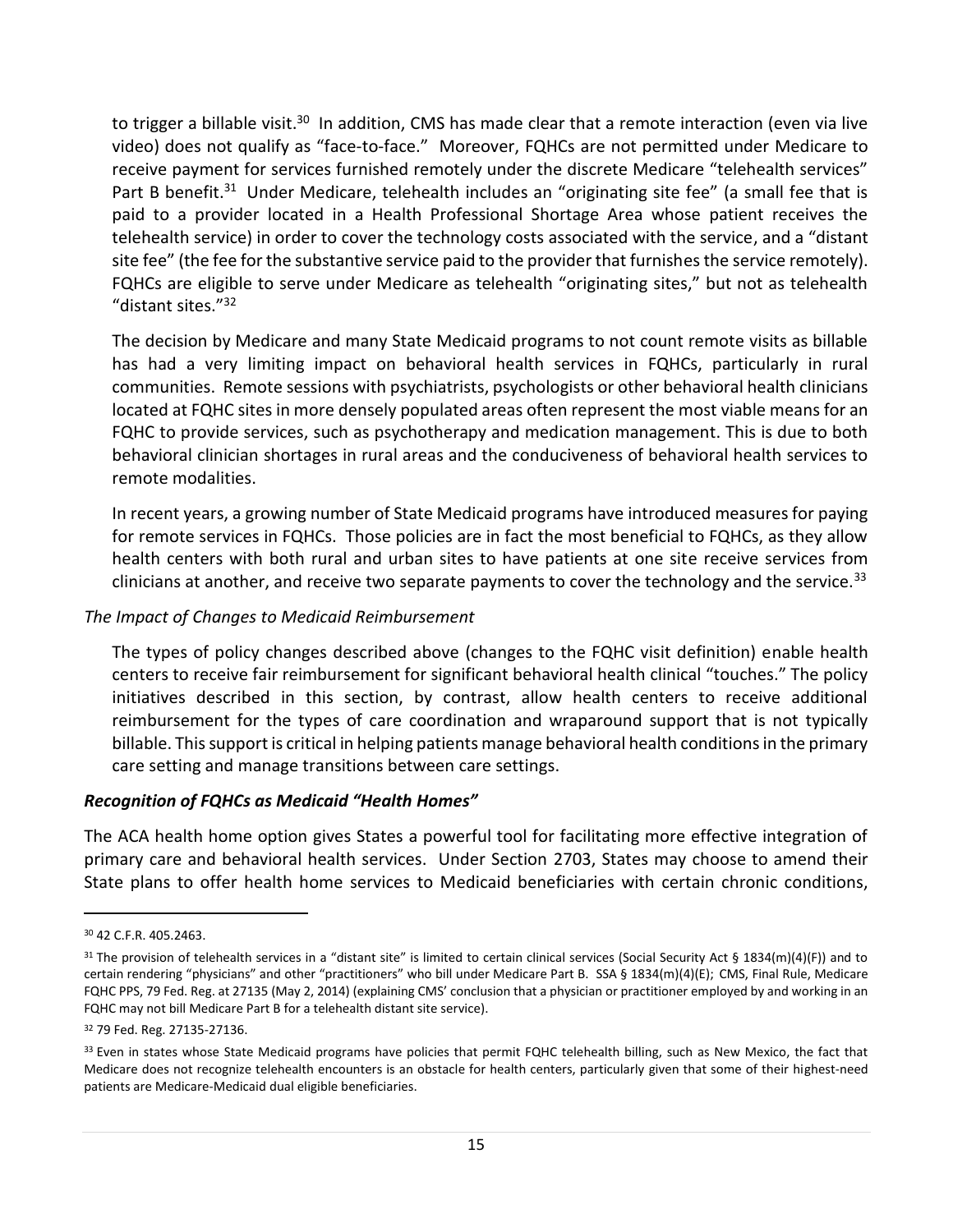including mental health and substance use disorders.<sup>34</sup> States may choose which of these conditions to cover in their health home program. To qualify for health home services, the Medicaid beneficiary must

have two chronic health conditions; have one chronic condition and be at risk for another; or have one serious and persistent mental health condition.

The ACA health home services are care management, care coordination, transitional care from inpatient to outpatient or community settings, family support, referral to community and social support services, and the use of health information technology (HIT) to link services.  $35$ Most States have chosen to use a per-memberper-month payment methodology for health home services.

The law provides for eight calendar quarters of enhanced federal match (90 percent), instead of the standard federal medical assistance rate, for States that provide Medicaid health home services.<sup>36</sup>

Of the 22 States that have health home programs in place as of April 2016, nine specifically designated health centers as health home providers.<sup>37</sup> Several other States use health home provider criteria that do not specifically name, but do not exclude, FQHCs<sup>38</sup>.

The option of being reimbursed outside the FQHC benefit for these services is particularly helpful to health centers because some States do not have a



#### **MICHIGAN**

A program recently implemented in Michigan is an example of a health home design that uses FQHCs to address the needs of individuals with behavioral health disorders. The "MI Care Team" health home program, which took effect on July 1, 2016, targets individuals with depression or anxiety as well as a diagnosis of asthma, diabetes, hypertension, heart disease, or COPD. MI Care Team will rely exclusively on FQHCs and Tribal Health Centers as health homes. A diverse care team, ranging from physicians to community health workers, will be responsible for carrying out a range of services, from referral tracking and medication monitoring, to patient and family support and assistance with transitions between care settings. Payment to the health home will be in the form of a one-time "Health Action Plan" rate, to be paid for the first month that the beneficiary participates in the program; and an ongoing monthly care coordination payment (provided that some qualifying health home activity occurs during the month).

mechanism for health centers to request "change in scope" rate adjustments for increases in the intensity of care coordination and other clinical activities not typically associated with face-to-face visits.

<sup>34</sup> Letter to State Medicaid Directors from Cindy Mann, Director, Center for Medicaid, CHIP and Survey & Certification, Nov. 16, 2010, re: *Health Homes for Enrollees with Chronic Conditions* (hereinafter, "State Medicaid Director Letter"). The chronic conditions listed in the statute are mental health conditions, substance use disorders, asthma, diabetes, heart disease, and being overweight (with body mass index over 25).

<sup>35</sup> PPACA § 2703, SSA § 1945(h)(4)(B).

<sup>36</sup> SSA § 1945(c)(1).

<sup>37</sup> CMS. "State-by-State Health Home State Plan Amendment Matrix." *Medicaid.gov*, Apr. 2016. Available at [https://www.medicaid.gov/State-Resource-Center/Medicaid-State-Technical-Assistance/Health-Homes-Technical-Assistance/Health-](https://www.medicaid.gov/State-Resource-Center/Medicaid-State-Technical-Assistance/Health-Homes-Technical-Assistance/Health-Home-Information-Resource-Center.html)[Home-Information-Resource-Center.html](https://www.medicaid.gov/State-Resource-Center/Medicaid-State-Technical-Assistance/Health-Homes-Technical-Assistance/Health-Home-Information-Resource-Center.html)

<sup>38</sup> NACHC. "[Section 2703 Health Homes and Health Centers: Providing Care for Chronic Conditions, Emerging Issues #9.](http://nachc.org/wp-content/uploads/2015/10/Emerging-Issues-9_2703-Health-Homes-FINAL.pdf)" *NACHC.org*, Apr. 2015. Available at [http://nachc.org/wp-content/uploads/2015/10/Emerging-Issues-9\\_2703-Health-Homes-FINAL.pdf.](http://nachc.org/wp-content/uploads/2015/10/Emerging-Issues-9_2703-Health-Homes-FINAL.pdf)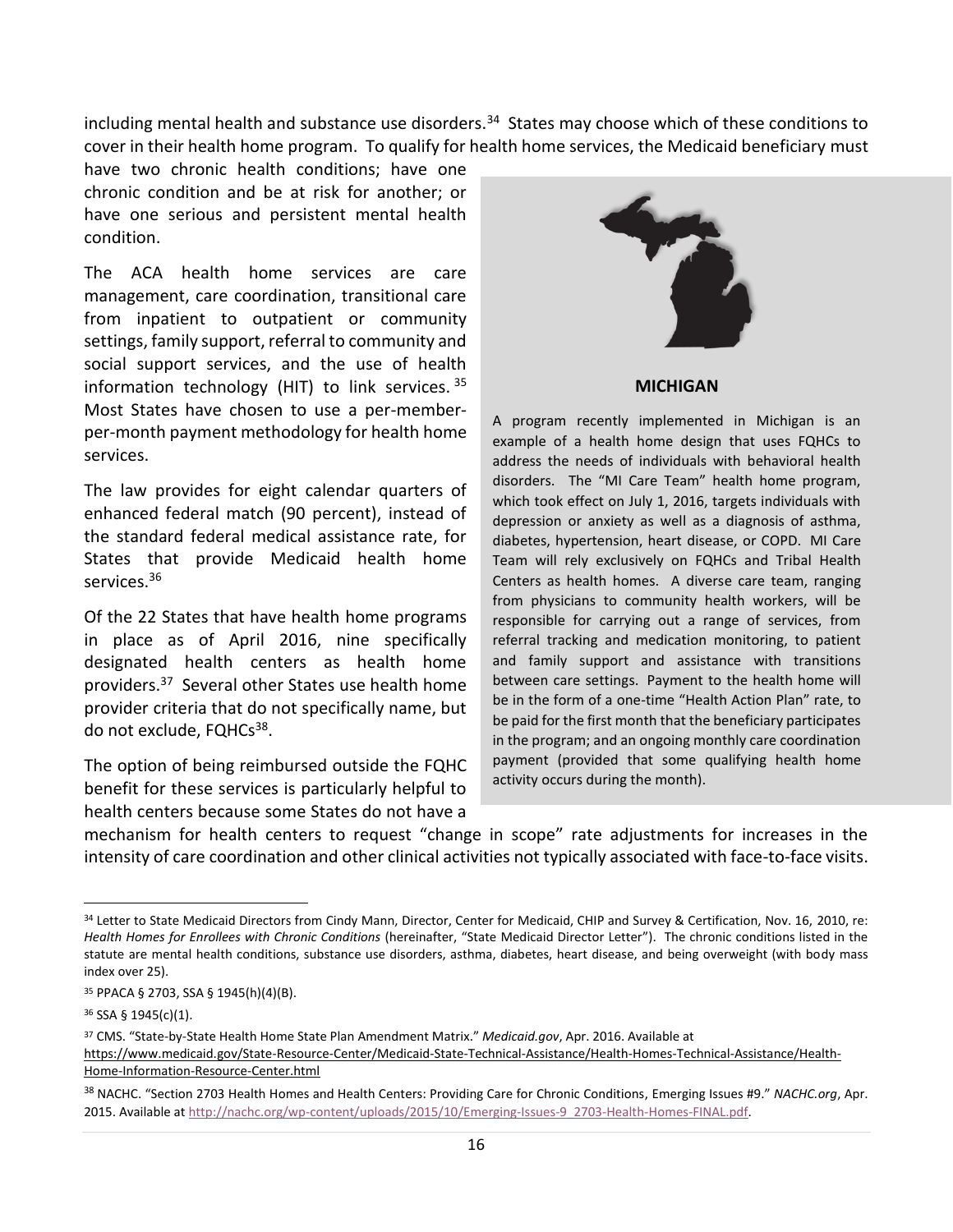# **State Law Licensure and Scope of Practice Issues**

#### *Licensing and Credentialing*

#### *FQHCs Licensing*

Even if a given ambulatory behavioral health service is listed in the State Plan, many states impose licensure rules that make it difficult for FQHCs to provide the service as an "other ambulatory service" under Medicaid without seeking a separate (non-FQHC) license. This problem is particularly pronounced in behavioral health, given the historically siloed state regulation of behavioral health services and

medical services. Ohio, for example, offers a "community mental health agency" (CMHA) services Medicaid benefit. Only licensed CMHAs are qualified to furnish Medicaid CMHA services. FQHCs are effectively foreclosed from providing these services under Medicaid unless an FQHC is independently licensed as a CMHA.<sup>39</sup> While some of the components of "CMHA services," such as counseling services, are independently available under the FQHC benefit, other components, such as crisis intervention and community psychiatric support services, are not. It is also common for states to require a specialized credential for addiction service providers, impeding FQHCs from providing this service as an "other ambulatory" service.



**NEW YORK**

New York requires clinic sites to be licensed by the Department of Health, the Office of Mental Health, and/or the Office of Substance Abuse Services in order to provide those respective services. Recently, however, the state developed several models for providing integrated care under certain thresholds (Sachs Policy Group, 2016).

Separate licensing and credentialing of behavioral health providers and primary care providers presents significant barriers. States typically structure separate oversight agencies for behavioral health and/or substance abuse, medical health, and Medicaid. As a result, states license and credential the providers separately. Many MCOs also have separate credentialing procedures.

#### *Provider Licensure and Scope of Practice*

There are two main types of limitations that state regulatory authorities impose on health professionals. The first are licensure requirements–the qualifications required to obtain and maintain a license from the state.<sup>40</sup> These requirements typically include a minimum level of education, a period of supervised practice, and a passing score on a licensure exam. A state's scope of practice rules for a health profession places limitations on the licensed clinician's activities.<sup>41</sup>

<sup>39</sup> Ohio Admin. Code §§ 5160-27-01 through 5160-27-07.

<sup>40</sup> Heisler, Elayne and Bagalman, Erin. "The Mental Health Workforce: A Primer." *Congressional Research Service,* Oct. 18, 2013. See p.3.

<sup>41</sup> NACHC. "[Increasing the Workforce Capacity of Health Centers: Reimbursement and Scope of Practice, State Policy Report #54.](http://nachc.org/wp-content/uploads/2015/10/6-19-15-NACHCWorkforce-Reimbursement-SOP-Brief-FINAL.pdf)" *NACHC.org,* Apr. 2015. Available a*t* [http://nachc.org/wp-content/uploads/2015/10/6-19-15-NACHCWorkforce-Reimbursement-SOP-Brief-](http://nachc.org/wp-content/uploads/2015/10/6-19-15-NACHCWorkforce-Reimbursement-SOP-Brief-FINAL.pdf)[FINAL.pdf.](http://nachc.org/wp-content/uploads/2015/10/6-19-15-NACHCWorkforce-Reimbursement-SOP-Brief-FINAL.pdf)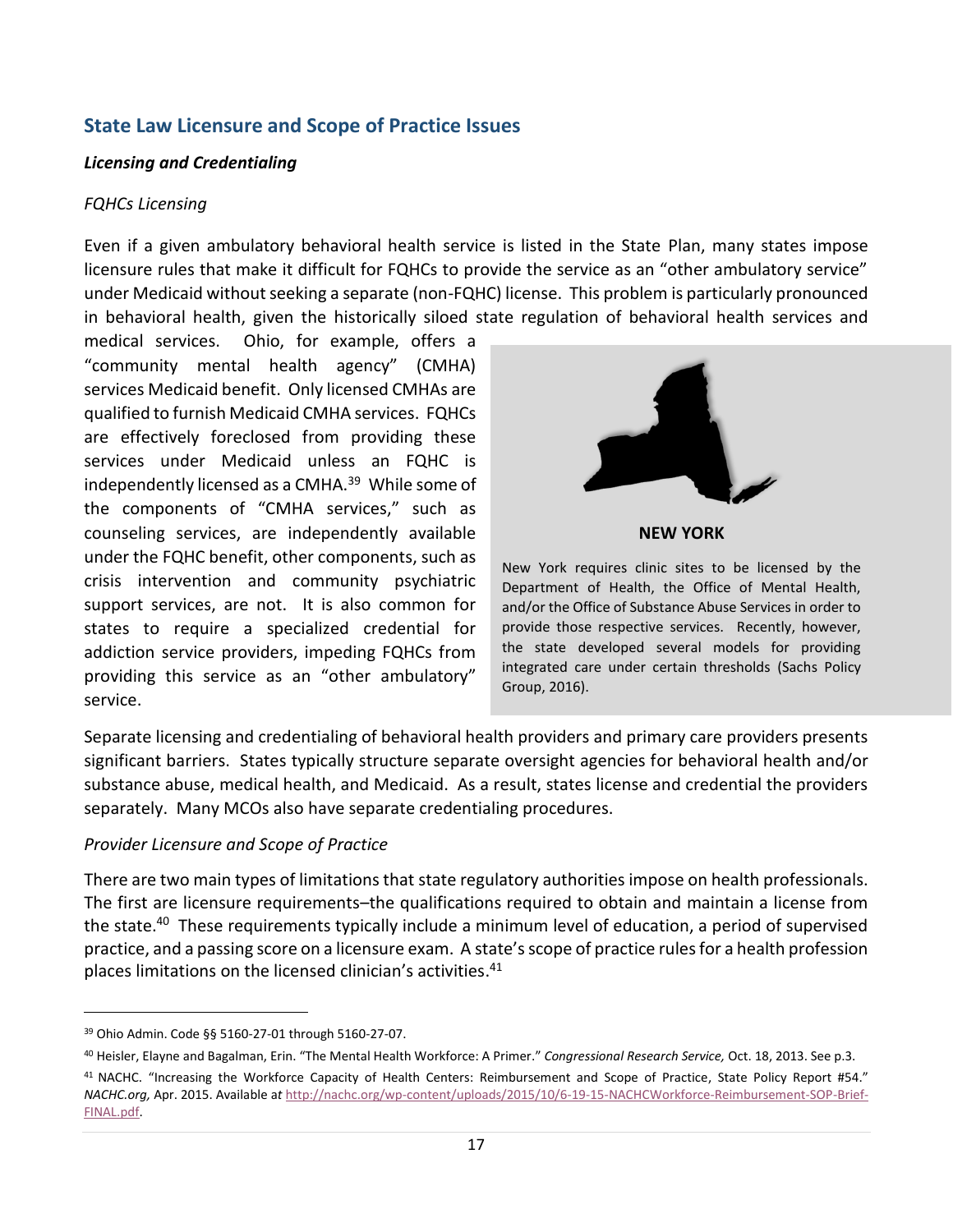

#### **MISSOURI**

Missouri's use of FQHCs in the health home program offers a different perspective of a primary care-oriented health home program that emphasizes behavioral health integration. FQHCs are the chief providers in the state's primary care health home program. While the program targets only beneficiaries with chronic medical conditions, it allows payment, as part of health home benefit, for "behavioral health consultants" to provide behavioral health problems.

 $\overline{\phantom{a}}$ 

In NACHC's 2015 assessment, many PCAs indicated that state law licensure and scope of practice rules were a significant hurdle that health centers faced in seeking to furnish and get paid for behavioral health services. In many states, the licensure of behavioral health clinicians is carried out by a separate state agency from the state Medicaid agency, and in some states, county or regional authorities manage the certification of community behavioral health facilities. Some states require specialized credentials for behavioral health clinicians (particularly substance treatment providers and providers of SBIRT) that impede otherwise-qualified clinicians within the primary care setting from providing substance use disorder interventions as part of an integrated care model.

#### *Allowing Pre-License Clinicians to Furnish Medicaid Services*

State licensure rules for LCSWs and clinical psychologists, among others, typically require an extensive period of clinical supervision before attaining licensure. Clinicians who are on the path to licensure are a valuable resource, and largely untapped by state Medicaid programs. Behavioral health clinician shortages in FQHCs would be mitigated if state Medicaid programs allowed pre-licensure clinicians to furnish FQHC visits.

#### *Allowing Behavioral Health Clinicians to Enroll in Medicaid*

In some States, the Medicaid program does not permit behavioral health clinicians such as LCSWs or clinical psychologists to enroll independently in the Medicaid program.  $42$  Instead, these clinicians (whether they work in FQHCs or other settings) are required to work under the general supervision of a physician, and the physician is listed as the rendering provider on claim forms. This is a disincentive to the provision of behavioral health services such as counseling.

#### *Expanding Prescribing Authority for Midlevel Clinicians*

In many states, prescribing authority for midlevel clinicians (such as nurse practitioners (NPs), physician assistants (PAs), and Advanced Psychiatric Nurses) is limited and subject to strict supervision requirements.

The scope of practice for nurse practitioners is a particularly debated issue. Many FQHCs, particularly those in rural areas, rely heavily on NPs to assess behavioral health issues and to prescribe behavioral health medications. The American Association of Nurse Practitioners reports that 22 states recognize full practice authority for NPs, including prescribing authority. In some states, decision makers have

<sup>42</sup> Under Florida's Medicaid program, for example, LCSWs and clinical psychologists cannot obtain Medicaid provider numbers in conjunction with providing services in a FQHCs. Therefore, each claim for services furnished by an LCSW or clinical psychologist must bear a physician's provider number, as evidence that the behavioral health clinician was working under the supervision of the physician. Florida Agency for Health Care Administration. "Federally Qualified Health Center Services Coverage and Limitations Handbook." See p. 2-5. Available at [http://portal.flmmis.com/FLPublic/Portals/0/StaticContent/Public/HANDBOOKS/CL\\_08\\_080401\\_FQHC\\_ver1\\_2.pdf.](http://portal.flmmis.com/FLPublic/Portals/0/StaticContent/Public/HANDBOOKS/CL_08_080401_FQHC_ver1_2.pdf)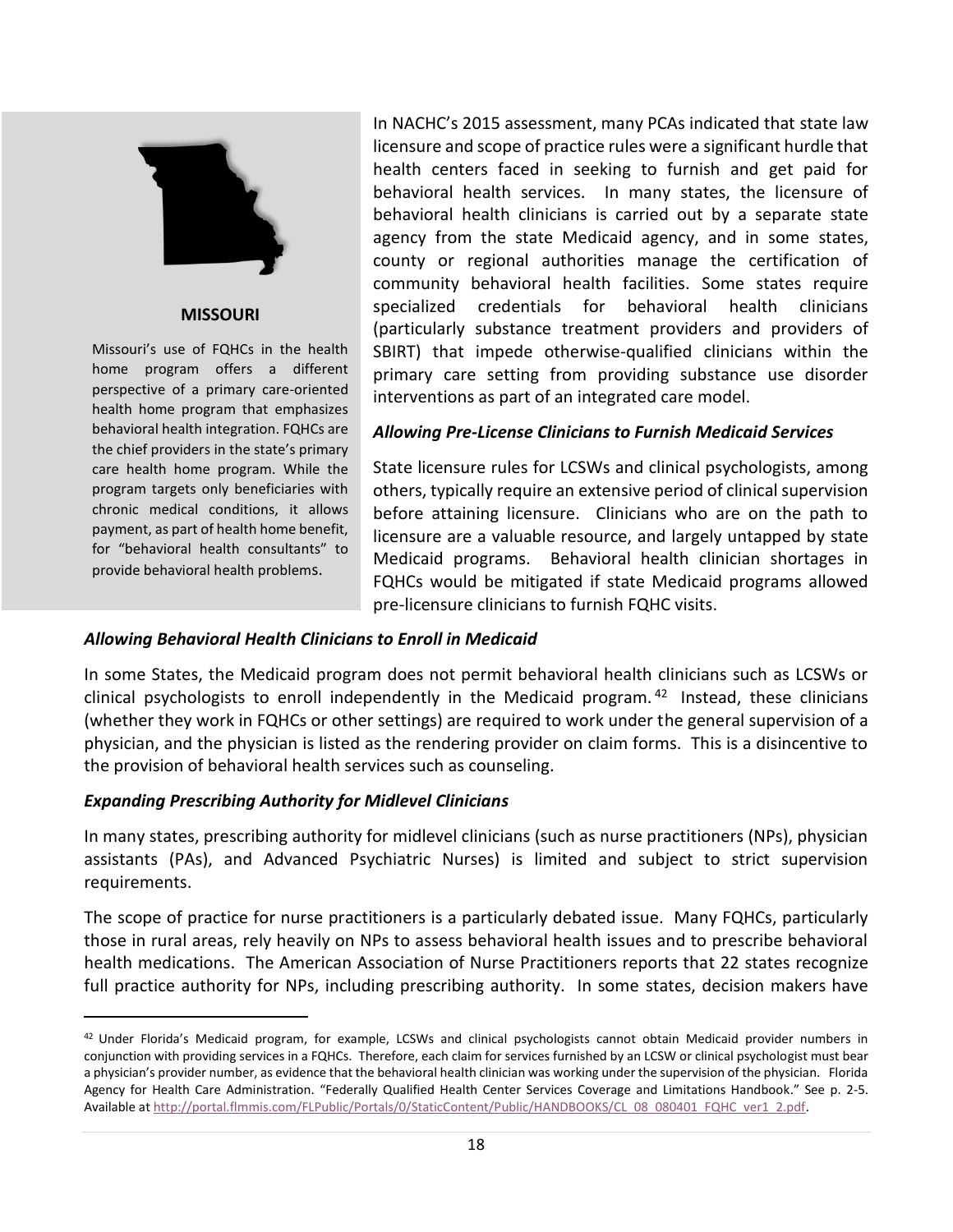been urged to liberalize the limitations on NP prescribing authority; there appears to be a trend in this direction nationwide.

# **Conclusion**

There is definitive universal interest among patients, policymakers, payers, and providers to pursue the integration of primary and behavioral health care. Because of the documented benefits from existing integrated care efforts, many states are enacting policies to promote and support integration, including piloting new initiatives. The barriers and solutions so thoroughly discussed in this report provide a template for much of what is needed to effectively integrate and provide behavioral health care in a primary care setting.

Health centers are taking a leading role in many of the initiatives at the federal and state levels, seeking to promote a more whole-person approach to care by integrating behavioral health services in the primary care setting. But health centers face undeniable challenges—chiefly in the form of clinician shortages, Medicaid reimbursement limitations, and State licensing and scope of practice limitations in cultivating the behavioral health workforce needed to make these models successful.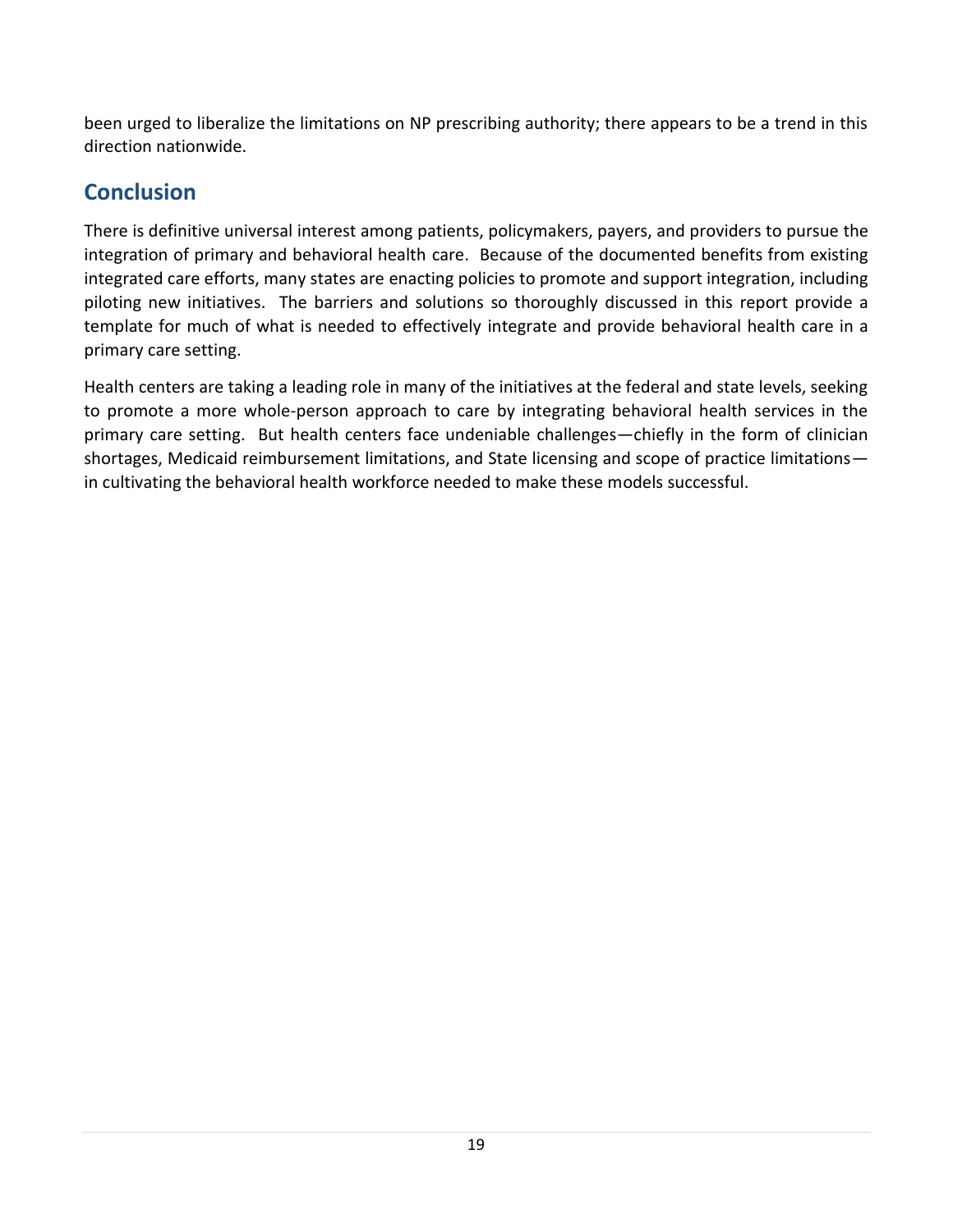#### **Exhibit A**

#### **State Integrated Care Initiatives**

An examination of the trends, obstacles, and opportunities identified the following state examples of integrated care initiatives.

**California**—The Inland Empire Health Plan has implemented a large innovative pilot program to integrate services at the point of care. Serving more than 1.4 million patients in a large two-county area, the pilot includes at least 1,400 primary care practitioners and 400 behavioral health providers. The plan provides intensive coaching and consultation to the 31 pilot sites and reimburses for two services delivered on the same day, even though the Medicaid plan does not mandate it (Gilbert, 2016).

**Colorado**—The 2012 Colorado study, "*Blueprint for Promoting Integrated Care Sustainability*," reported that 78 percent of the sites providing integrated care are sustaining their efforts with grant funds, and only 21 percent of their total costs are covered by generated revenue (The Colorado Health Foundation, 2012). The state plans to consolidate behavioral health and medical health plans under one administrative entity on July 1, 2017. The new model will reportedly continue to reimburse behavioral health services under a capitated rate, while medical services will be paid through a FFS system (Mandros, 2015).

**Delaware**—A recent state report identified several key barriers that discourage the implementation of integrated care. These include the current FFS environment, behavioral health workforce shortage, a common health record for both primary and behavioral health, and a need for more training for providers and clinicians (DCHI, 2016).

**Florida**—In 2014 the state released a competitive procurement that allowed specialty plans to bid on acute care contracts. Magellan was initially chosen to serve as the fully integrated plan in eight of the eleven regions, and the company now has contracts with 20 FQHCs in the state. A representative from the state's primary care association said that the FQHCs want to provide as many services as they can in order to treat the whole person. There is a cautious optimism about the future of value-based contracting, and payers in the state are now starting to initiate some conversations about how to proceed (Soper, 2016) (Browning, 2016).

**Georgia**—In an effort to quantify the return on investment (ROI) from an integrated care approach, a recent state report notes that the implementation of integrated care should include training and psychiatric consultation to primary care providers. The report also suggests that changes in the process of care or in outcome measures should be included when measuring the ROI. The report identifies process measures as emergency room utilization, hospitalizations, pharmacological use, and adherence to treatment (Custer, 2015).

**Hawaii**—The Hawaii Health Care Innovations (HHCI) Models Project received feedback from stakeholders suggesting that many primary care providers are not screening for behavioral health and substance abuse issues, because there is a lack of behavioral health training and resources for providers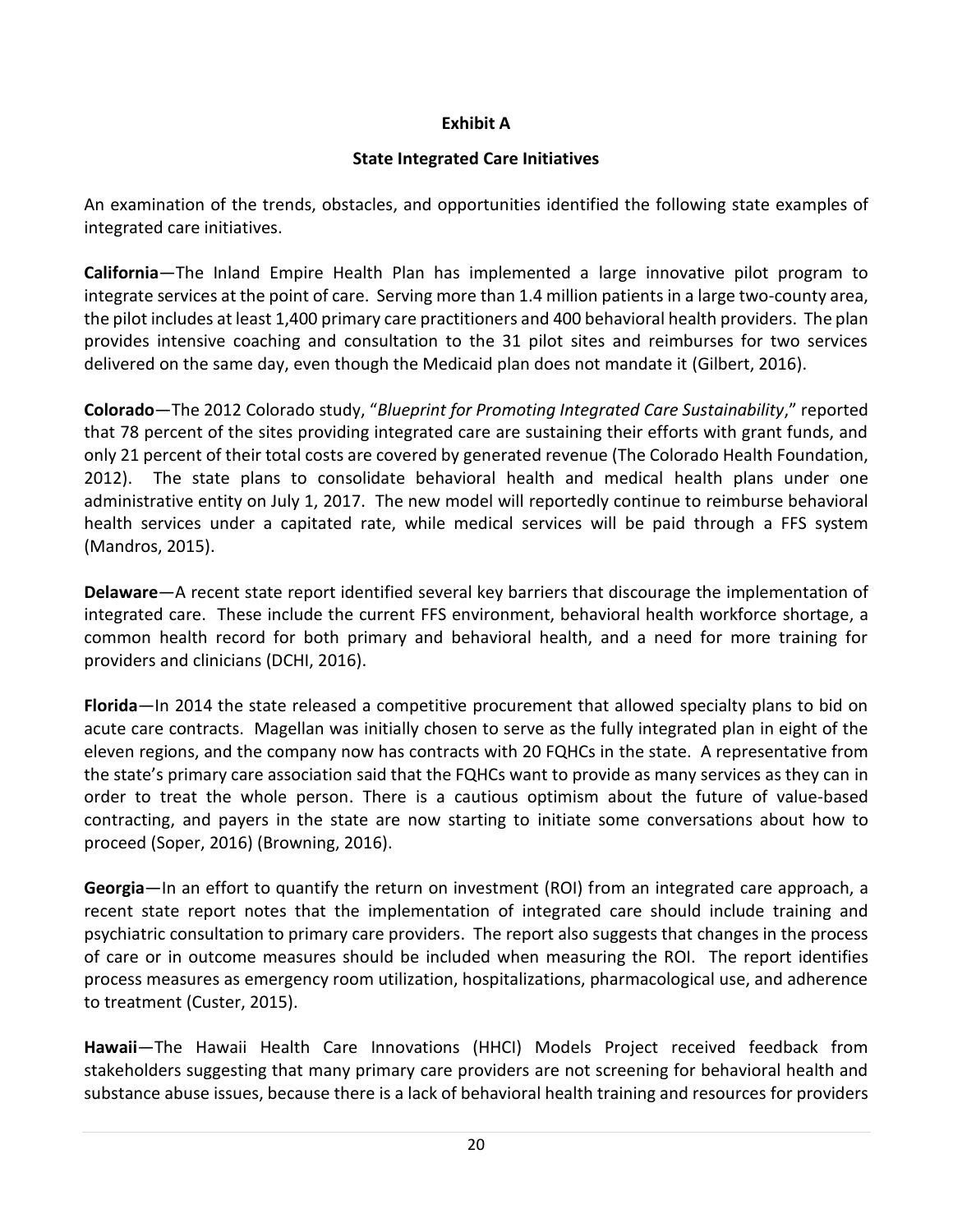in the state. Yet an estimated 60 to 70 percent of the services for mild-to-moderate mental health conditions are treated in primary care settings. Furthermore, a State Innovations Model study found that 34 percent of hospitalizations in the last reporting year included a co-existing mental health condition, which accounted for more than \$482 million in costs (HHCI, 2015).

**Idaho**—A recently released U.S. Department of Health and Human Services report states that two million low-income uninsured people with substance abuse and/or mental health diagnoses live in states that have not expanded Medicaid. According to this report, Idaho has the highest percentage (39 percent) of residents that fall into this population (Matthews, 2016).

**Iowa**—The state recently adopted managed care to focus on integrating physical health, behavioral health, and long-term care with the appropriate services and supports. The state chose to partner with Amerigroup, AmeriHealth Caritas, UnitedHealthcare, and Wellcare. The Iowa Primary Care Association has been very active in funding the training and support services for both health centers and behavioral health providers, to encourage and enable the integration of primary and behavioral health care services.

**Kansas**—The state initiated managed care in 2013 with KanCare, which carved-in behavioral health and consolidated all Medicaid fiscal and contract management functions under the Kansas Department of Health and Environment (Bachrach, 2014). KanCare utilizes a comprehensive managed care "carve-in" to cover all primary care, behavioral health, and long-term care services and supports. The state selected key measures from the National Outcome Measurement System (NOMS), Healthcare Effectiveness Data and Information Set (HEDIS), and various psychosocial indicators (Soper, 2016). Many of the health centers in the state have benefited from the visionary leadership of the Topeka-based Sunflower Foundation, which has identified integrated care as a funding focus, and the work of the Kansas Association of the Medically Underserved.

**Louisiana**— On December 1, 2015, the state's MCOs (Aetna, Amerigroup, AmeriHealth Caritas, UnitedHealthcare, and Louisiana Healthcare Connections) carved-in behavioral health. The state had issued a request for proposals (RFP) earlier in 2015 to continue the behavioral health "carve-out" contract. However, the state decided after receiving the bids to move to the "carve-in" option (Mandros, 2015).

**Maryland**—In 2015, the state's Medicaid agency and the Behavioral Health Administration began working jointly with Value Options to "carve-out" behavioral health and substance abuse services under an Administrative Services Organization (ASO) arrangement (McMahon, 2015). Part of the payment will be driven by outcome measures such as the percentage of patients with an annual primary care visit and hospital readmission rates (Bachrach, 2014).

**Minnesota**—In 2009, the state piloted the Preferred Integrated Network (PIN) project to address the premature morbidity of persons with severe medical illnesses described in the 2006 Parks report. Parks designed the report to demonstrate the integration of physical and behavioral health services within a MCO and its coordination with county services. In 2015, an evaluation of this pilot project identified key recommendations in the areas of Program Model Improvements and Data Infrastructure and Movement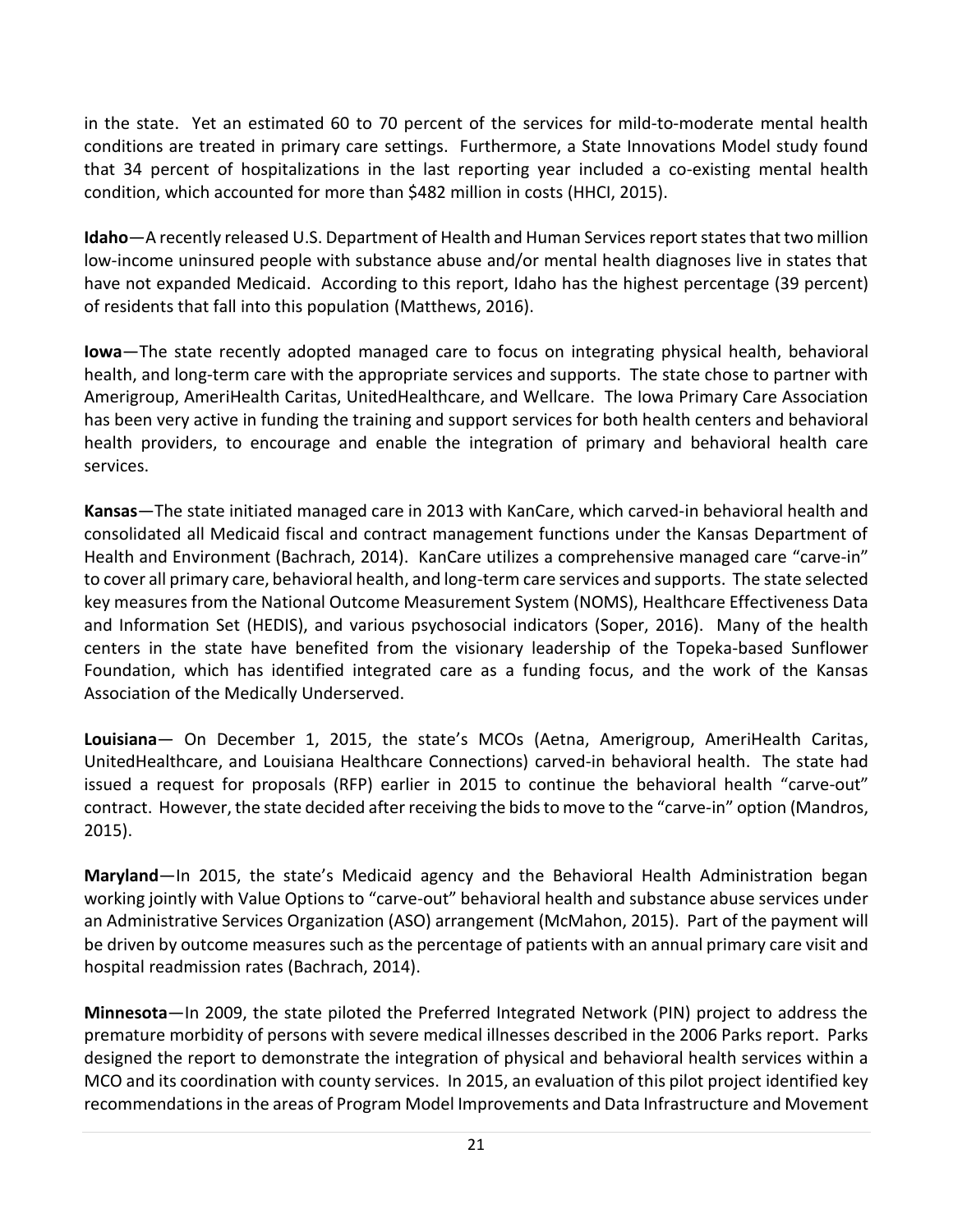Toward Outcome-Based Care. The recommendations included (1) aligning future integrated services with a nationally recognized best practice model, and (2) shifting the use of data from a focus on compliance to a focus on accountability (Desert Vista Consulting; Human Services Research Institute, 2015).

**Nebraska**—The state plans to integrate primary care, behavioral health care, and pharmacy services in 2017 through a managed care arrangement. The Department of Health and Human Services runs Heritage Health, the state's managed care program. In April 2016, Heritage Health chose Nebraska Total Care, UnitedHealthcare Community Plan, and Wellcare of Nebraska to cover Nebraska Medicaid members (Associated Press, 2016).

**New Mexico**— The MCO must maintain financial responsibility for the 2014 implementation of a full "carve-in", which includes prohibiting subcontracts with Behavioral Health Organizations (BHOs) on an at-risk basis (Bachrach, 2014).

**New York**—In 2015, the state implemented a hybrid managed care model in two parts. One option integrates all Medicaid behavioral health care services previously provided through the FFS payment system into ten Medicaid plans. All ten plans in New York City manage behavioral health themselves or contract with a BHO. The other option is to apply to serve on a Health and Recovery Plan (HARP) that will serve as a separate line of business for each designated health plan (Soper, 2016). If a provider site chooses to integrate primary and behavioral health, the state's Medicaid Redesign Team has identified five models to choose from: (1) Licensure Threshold; (2) DSRIP Project 3.a.i; (3) Integrated Outpatient Services; (4) Collaborative Care; and (5) Multiple Licensure. Each model variesin relation to the licensure from three state agencies—the Department of Health, the Office of Mental Health, and the Office of Alcoholism and Substance Abuse Services—which have varying oversight responsibilities, billing systems, and utilization limits (Sachs Policy Group, 2016).

**Washington**—By 2020 the state plans to blend mental health, addiction, and physical health services through integrated managed care plans. Previously, all three categories of care were managed in their own distinct systems (Bachrach, 2014).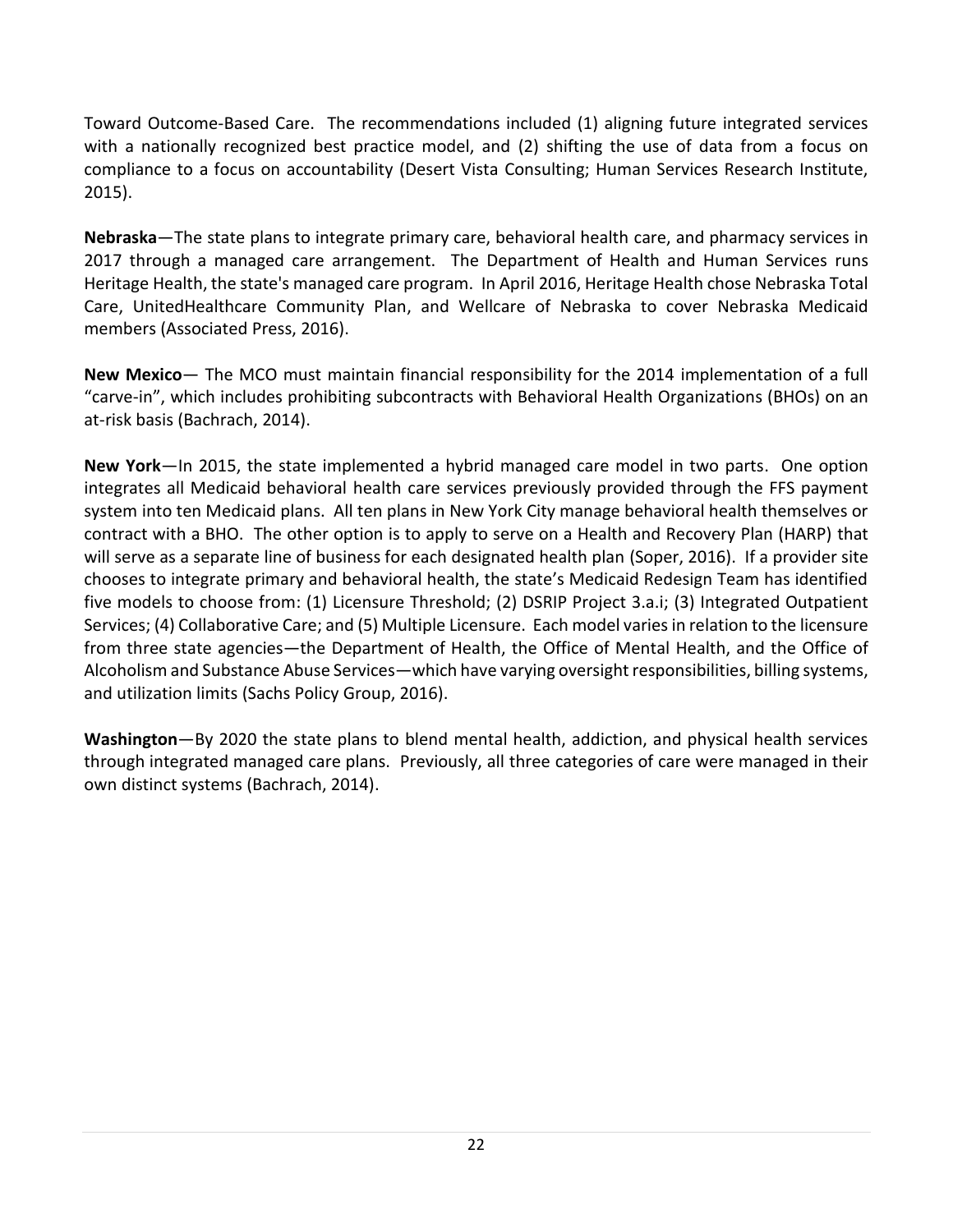#### **Exhibit B**

#### **State-by-State Initiatives Impacting Integrated Care**

| <b>State</b>  | <b>State Medicaid</b> | <b>Managed</b>  | <b>Same Day</b> | H&B          | <b>Telehealth</b>    |
|---------------|-----------------------|-----------------|-----------------|--------------|----------------------|
|               | <b>Expansion</b>      | Care<br>(Kaiser | <b>Billing</b>  | Assessment   | <b>Reimbursement</b> |
|               | (Kaiser Family        | Family          | (SAMHSA-        | <b>Codes</b> | (NACHC, 2015)        |
|               | Foundation,           | Foundation,     | HRSA CIHS,      | (SAMHSA-     |                      |
|               | 2016)                 | 2015)           | $n.d.$ )        | HRSA CIHS,   |                      |
|               |                       |                 |                 | $n.d.$ )     |                      |
| Alabama       | <b>No</b>             | <b>No</b>       | <b>No</b>       | <b>No</b>    | <b>FFS</b>           |
| Alaska        | Yes                   | No              | Yes             | Yes          | No                   |
| Arizona       | Yes                   | Yes             | <b>No</b>       | Yes          | FFS (AHCCCS)         |
| Arkansas      | Yes                   | No              | No              | No           | No                   |
| California    | Yes                   | Yes             | No              | Yes          | <b>PPS</b>           |
| Colorado      | Yes                   | Yes             | Yes             | <b>No</b>    | Other $43$           |
| Connecticut   | Yes                   | No              | Yes             | No           | <b>No</b>            |
| Delaware      | Yes                   | Yes             | Yes             | Yes          | FFS (DDHSS, 2012)    |
| Florida       | No                    | Yes             | Yes             | No           | No                   |
| Georgia       | No                    | Yes             | Yes             | No           | <b>PPS</b>           |
| Hawaii        | Yes                   | Yes             | Yes             | Yes          | <b>No</b>            |
| Idaho         | No                    | No              | Yes             | Yes          | <b>PPS</b>           |
| Illinois      | Yes                   | Yes             | Yes             | No           | Other <sup>44</sup>  |
| Indiana       | Yes                   | Yes             | Yes             | <b>No</b>    | <b>PPS</b>           |
| lowa          | Yes                   | Yes             | <b>No</b>       | Yes          | FFS (IDHS, 2015)     |
| Kansas        | No                    | Yes             | Yes             | Yes          | <b>No</b>            |
| Kentucky      | Yes                   | Yes             | Yes             | Yes          | PPS (KLRC)           |
| Louisiana     | Yes                   | Yes             | <b>No</b>       | Yes          | Other <sup>45</sup>  |
| Maine         | No                    | No              | Yes             | Yes          | <b>PPS</b>           |
| Maryland      | Yes                   | Yes             | Yes             | <b>No</b>    | Other<br>(MDHMH,     |
|               |                       |                 |                 |              | 2014)                |
| Massachusetts | Yes                   | Yes             | Yes             | <b>No</b>    | No                   |
| Michigan      | Yes                   | Yes             | Yes             | <b>No</b>    | <b>PPS</b>           |
| Minnesota     | Yes                   | Yes             | Yes             | Yes          | Other <sup>46</sup>  |
| Mississippi   | No                    | Yes             | Yes             | No           | Other                |
| Missouri      | No                    | Yes             | Yes             | No           | <b>PPS</b>           |

43 Colorado Medicaid only reimburses for home telehealth services provided to patients who meet specific criteria that include chronic illness, recipient of home health services, hospitalization history, and meeting the criteria for monitoring equipment (Capistrant, 2015).

<sup>44</sup> Illinois Medicaid managed care coverage of telehealth-based services is another opportunity for providers. While the covered services under the FFS basic benefit require an "interactive telecommunication system," the Illinois Model Managed Care Organization Contract allows Medicaid plans an option to offer expanded benefits, such as telemedicine services (Freerks, 2016).

<sup>45</sup> Telemedicine—only one party may bill. The distant service provider can bill, but not the host site provider (NACHC, 2015).

 $\overline{a}$ 

46 Effective January 1, 2016, MHCP allows payment for expanded telemedicine services. Authorized originating sites include rural health clinics and FQHCs (MDHS, 2016).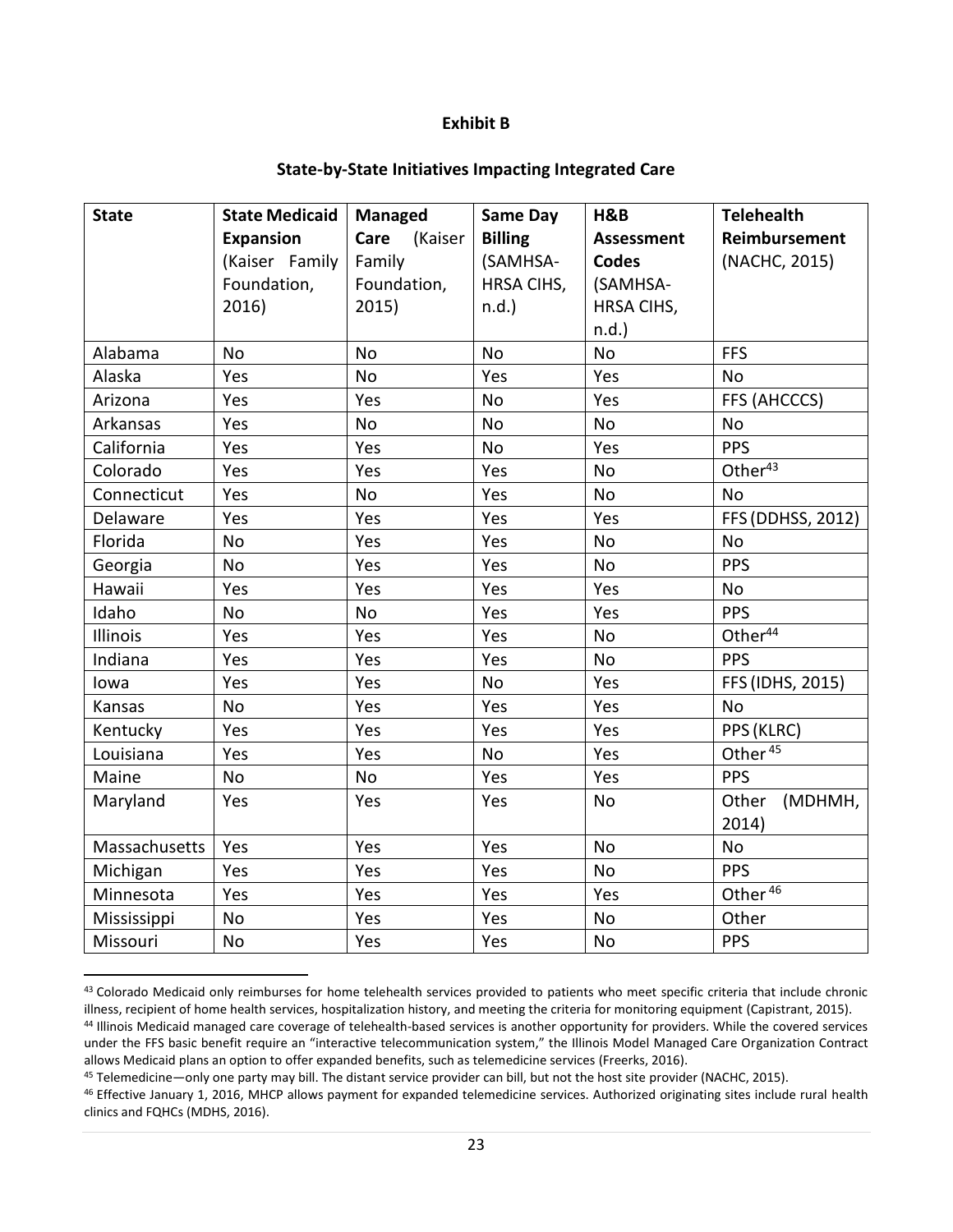| Montana           | Yes       | Yes       | Yes | Yes       | <b>PPS</b>     |
|-------------------|-----------|-----------|-----|-----------|----------------|
| Nebraska          | <b>No</b> | Yes       | Yes | No        | <b>PPS</b>     |
| Nevada            | Yes       | Yes       | No  | Yes       | <b>FFS</b>     |
| <b>New</b>        | Yes       | Yes       | Yes | <b>No</b> | <b>No</b>      |
| Hampshire         |           |           |     |           |                |
| New Jersey        | Yes       | Yes       | Yes | Yes       | <b>No</b>      |
| <b>New Mexico</b> | Yes       | Yes       | Yes | Yes       | <b>PPS</b>     |
| New York          | Yes       | Yes       | Yes | Yes       | No             |
| North Carolina    | <b>No</b> | No        | Yes | Yes       | Yes            |
| North Dakota      | Yes       | Yes       | Yes | Yes       | Other          |
|                   |           |           |     |           | (NDDHS, 2015)  |
| Ohio              | Yes       | Yes       | Yes | <b>No</b> | <b>No</b>      |
| Oklahoma          | No        | <b>No</b> | Yes | No        | PPS & FFS      |
| Oregon            | Yes       | Yes       | Yes | Yes       | <b>FFS</b>     |
| Pennsylvania      | Yes       | Yes       | Yes | No        | No             |
| Rhode Island      | Yes       | Yes       | Yes | Yes       | <b>No</b>      |
| South Carolina    | <b>No</b> | Yes       | Yes | Yes       | <b>PPS</b>     |
| South Dakota      | <b>No</b> | No        | Yes | Yes       | Other          |
|                   |           |           |     |           | (SDDSS, 2016)  |
| Tennessee         | <b>No</b> | Yes       | Yes | Yes       | Other          |
| Texas             | No        | Yes       | Yes | No        | <b>PPS</b>     |
| Utah              | No        | Yes       | No  | Yes       | No             |
| Vermont           | Yes       | Yes       | Yes | Yes       | Other          |
|                   |           |           |     |           | (VTGA, 2012)   |
| Virginia          | No        | No        | No  | Yes       | <b>FFS</b>     |
| Washington        | Yes       | Yes       | Yes | No        | <b>FFS</b>     |
|                   |           |           |     |           | (WSHCA, 2015)  |
| West Virginia     | Yes       | Yes       | Yes | Yes       | <b>FFS</b>     |
| Wisconsin         | <b>No</b> | Yes       | Yes | Yes       | <b>PPS</b>     |
| Wyoming           | <b>No</b> | No        | Yes | No        | Other          |
|                   |           |           |     |           | (EqualityCare, |
|                   |           |           |     |           | 2007)          |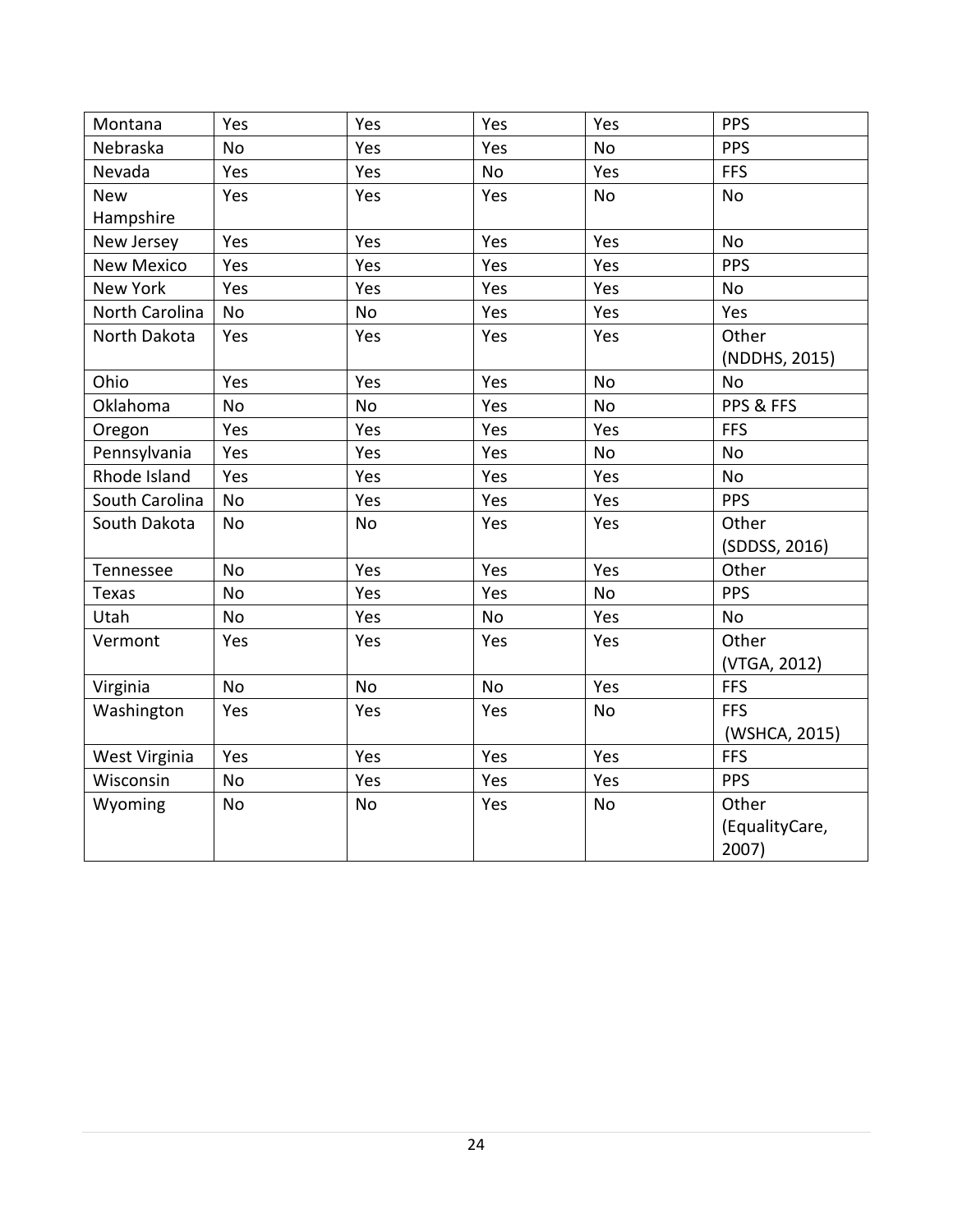#### **BIBLIOGRAPHY**

- AAFP. (2011). *Mental Health Care Services by Family Physicians (Position Paper).* American Association of Family Physicians.
- AHCCCS. (n.d.). *Arizona Health CAre Cost Containment Systems.* Retrieved from Fee-For-Service Provider Manual, Chapter 10 Professional and Technical Services: https://azahcccs.gov/PlansProviders/Downloads/FFSProviderManual/FFS\_Chap10/pdf
- Associated Press. (2016). *Nebraska agency signs contracts for new managed care program.* Lincoln: Associated Press.
- Bachrach, D., Anthony, S and Detty, A. (2014). *State Strategies for Integrating Physical and Behavioral Health Services in a Changing Medicaid Environment.* The Commonwealth Fund.
- Beck, M. (2016, March 18). Connecticut Moves Away from Private Insurers to Administer Medicaid Program. *The Wall Street Journal*.
- Browning, B. (2016, May 2). Director of Policy and Regulatory Affairs at Florida Association of Community Health Centers. (M. Bob Franko, Interviewer)
- Bureau of Primary Health Care, HRSA, DHHS. (2003-2013). *Uniform Data System.*
- Capistrant, T. &. (2015). American Telemedicine Association.
- Cohen, D. D. (2015). *A Guidebook of Professional Practices for Behavioral Health and Primary Care Integration: Observations from Exemplary Sites.* Rockville: Agency for Helathcare Research and Quality.
- Custer, W. (2015). *Return on Investment for Three Behavioral Health and Primary Care Integration Impact Areas.* Atlanta: Ga State Dept of Behavioral Health and Developmental Disability in partnership with the Satcher Health Leadership Institute at Morehouse School of Medicine.
- DCHI. (2016). *Integration of Behavioral Health and Primary Care.* Newark: Delaware Center for Health Innovation.
- DDHSS. (2012). *Delaware Medicaid Program to Reimburse for Telemedicine-Delivered Services Beginning July 1 (Press Release).* Dover: Delaware Department of Health and Social Services.
- Desert Vista Consulting & Human Services Research Institute. (2015). *Evaluation of the Minnesota Preferred Integrated Network.* HRSI/Desert Vista Consulting.
- DHHS. (2015). *Better, Smarter, Healthier: In historic announcement, HHS sets clear goals and timeline for shifting Medicare reimbursements from volume to value.* Washington, D.C.: U.S. Department of Health and Human Services.
- EqualityCare. (2007). *CMS-1500 Bulletin 07-002.* Cheyenne: EqualityCare.
- Freerks, M. L. (2016, February 2). Illinois Telemedicine Rules: Licensing, Practice, Payment. *Healthcare Law Today*.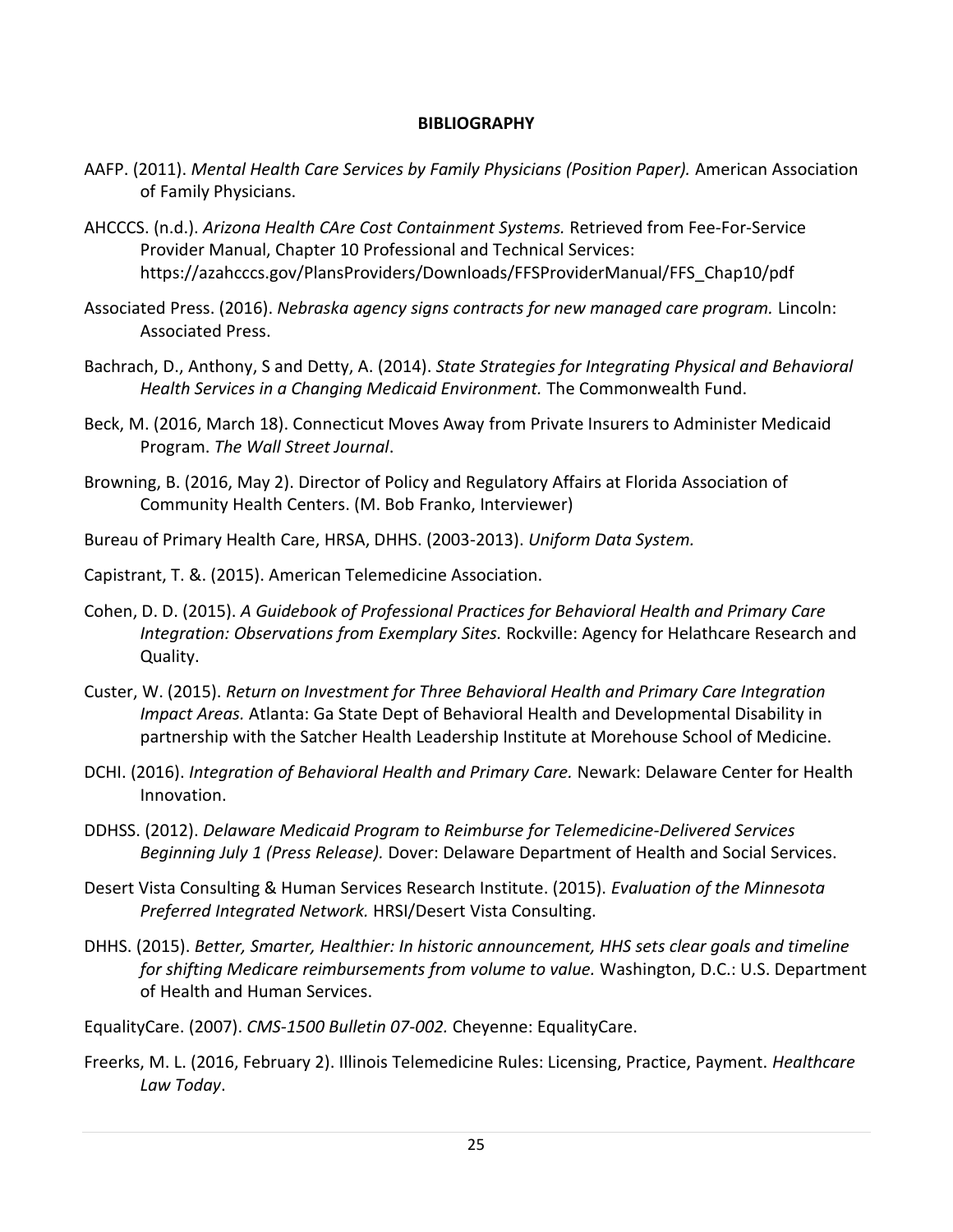- Gilbert, B. (2016, April 14). CEO, Empire Health Plan. (D. F. Bob Franko, Interviewer)
- Hamblin, A. V. (2011). *State Options for Integrating Physical and Behavioral Health Care.* Integrated Care Resouce.
- HHCI. (2015, August 13). Hawai'i Health Care Innovations Models Project, Delivery & Payment Committee Meeting. Honolulu, HI: www.governor.hawaii.gov.
- IDHS. (2015). *Iowa Adminstrative Bulletin ARC 2096C.* Des Moines: Iowa Department of Human Services.
- Japsen, B. (2015, September 15). Psychiatrist Shortage Worses Amid 'Mental Health Crisis'. *Forbes*.
- Kaiser Family Foundation. (2015, September). *The Henry J. Kasier Family Foundation.* Retrieved from Total Medicaid MCOs: http://kff.org/other/state-indicator/total-medicaid-mcos/
- Kaiser Family Foundation. (2016, March 14). *Kaiser Family Foundation.* Retrieved from Status of the State Action on the Medicaid Expansion Decision: http://kff.org/health-reform/stateindicator/state-activity-around-expanding-medicaid-under-the-affordable-care-act/
- KLRC. (n.d.). *907 KAR1:055 Payments for primary care center, FQHC, FQHC look-alike, and rural health clinic services.* Frankfort: Kentucky Legislative Research Commission.
- Mandros, A. (2015). *The Landscape of Behavioral Health Carve-Ins.* Gettsyburg: Open Minds.
- Matthews, M. (2016, March 29). Idaho, Utah Lead Medicaid Gap States in Mental Illness, Substance Abuse. *Times-News Magicvalley.com*.
- McMahon, S. (2015). Medicaid Network Adequacy Standards and Value Options Maryland Carve Out. *MHBE Network Adequacy and ECP Workgroup* (pp. 10-11). Maryland Department of Health & Mental Hygiene.
- MDHMH. (2014). *2014 Telemedicine Provider Manual.* Annapolis: Maryland Department of Health and Mental Hygience .
- MDHS. (2016). *Minnesota Department of Human Services, Physician and Professional Services.* St. Paul: Minnesota Department of Human Services.
- National Association of Community Health Centers. (2015). *State Trends that Impact the Use of Telehealth at Health Centers.* NACHC.
- NDDHS. (2015, January 14). *North Dakota Department of Human Services, Medical Services Division.* Retrieved from Telemedicine Services, Medicaid Coding Guideline; Genral Provider Manual Information: https://www.nd.gov/dhs/services/medicalserv/medicaid/docs/telemedicinepolicy.pdf
- Parks, J. S. (2006). *Morbidity and Mortality in People with Serious Mental Illnesss.* Alexandria, VA: NASMHPD.